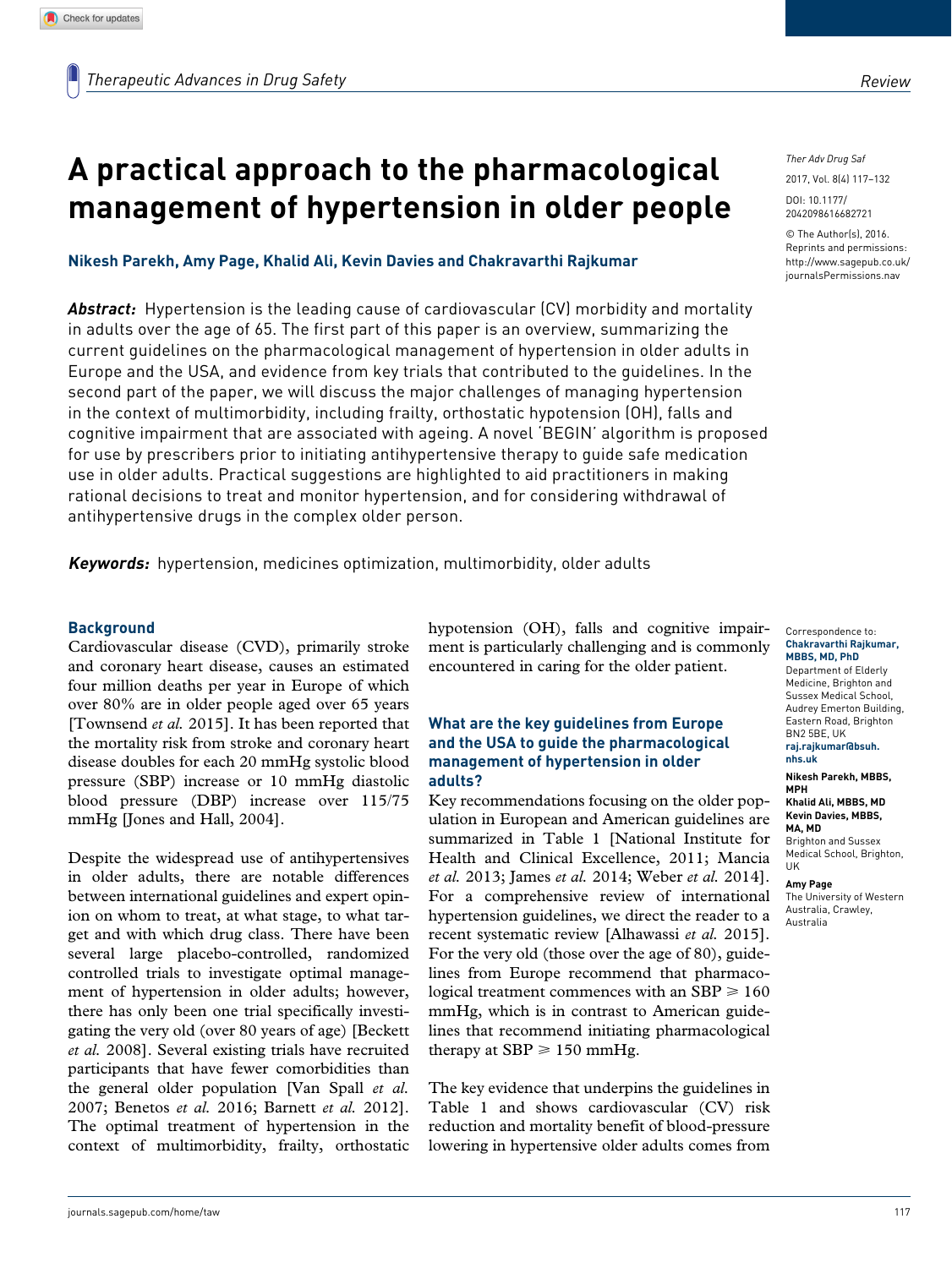| Guideline                                                                              | Definition<br>of older<br>person | treatment (mmHg)<br>pressure<br>pharmacologic<br>tiation of<br>Blood<br>for init     | Target blood pressure<br>population (mmHg)<br>for general older                    | pressure for specific<br>subgroups (mmHg)<br>Target blood                 | First-line treatment                                                                                                                                             |
|----------------------------------------------------------------------------------------|----------------------------------|--------------------------------------------------------------------------------------|------------------------------------------------------------------------------------|---------------------------------------------------------------------------|------------------------------------------------------------------------------------------------------------------------------------------------------------------|
| Medical Association (2014)<br>Committee, American<br>Eighth Joint National             | >60 years                        | $SBP \geqslant 150$<br>$\overline{6}$<br>$DBP \ge$<br>$\overline{5}$                 | < 150<br>DBP < 90<br>SBP<br>ð                                                      | $\begin{array}{l} \text{Diabetic or CKD:}\\ \text{SBP} < 140 \end{array}$ | therapy with ACE-I, ARB, CCB or thiazide;<br>Nonblack hypertensive population: initial<br>black hypertensive population: initial<br>therapy with CCB or thiazide |
| Hypertension/International<br>Society of Hypertension<br>American Society of<br>[2013] | ≥80 years                        | 150/90<br>$BP \geq$                                                                  | < 150/90                                                                           | CKD or diabetes can<br>consider: $<$ 140/90                               | therapy with ACE-I, ARB, CCB or thiazide<br>Nonblack hypertensive population: initial<br>Black hypertensive population: initial<br>therapy with CCB or thiazide  |
| Society of Cardiology (2013)<br>hypertension/European<br>European Society of           | ≥80 years                        | 160<br>$\leq$ BP $\geq$                                                              | $SBP < 150 - 140$ <sup>*</sup>                                                     |                                                                           | B-blocker) thiazide or CCB preferred in<br>All agents (CCB, ACE-I, ARB, thiazide,<br>isolated systolic hypertension*                                             |
| Health and Care Excellence<br>National Institute for<br>(2011)                         | 55-80 years<br>$>80$ years       | 140/90 and<br>additional risk<br>160/100<br>factor <sup>*</sup><br>BP ≥<br>$BP \geq$ | >80 years aim clinic<br>BP < 150/90<br>55-80 years aim for<br>clinic $BP < 140/90$ |                                                                           | CCB (ACE-I if diabetic)<br>CCB (ACE-I if diabetic)                                                                                                               |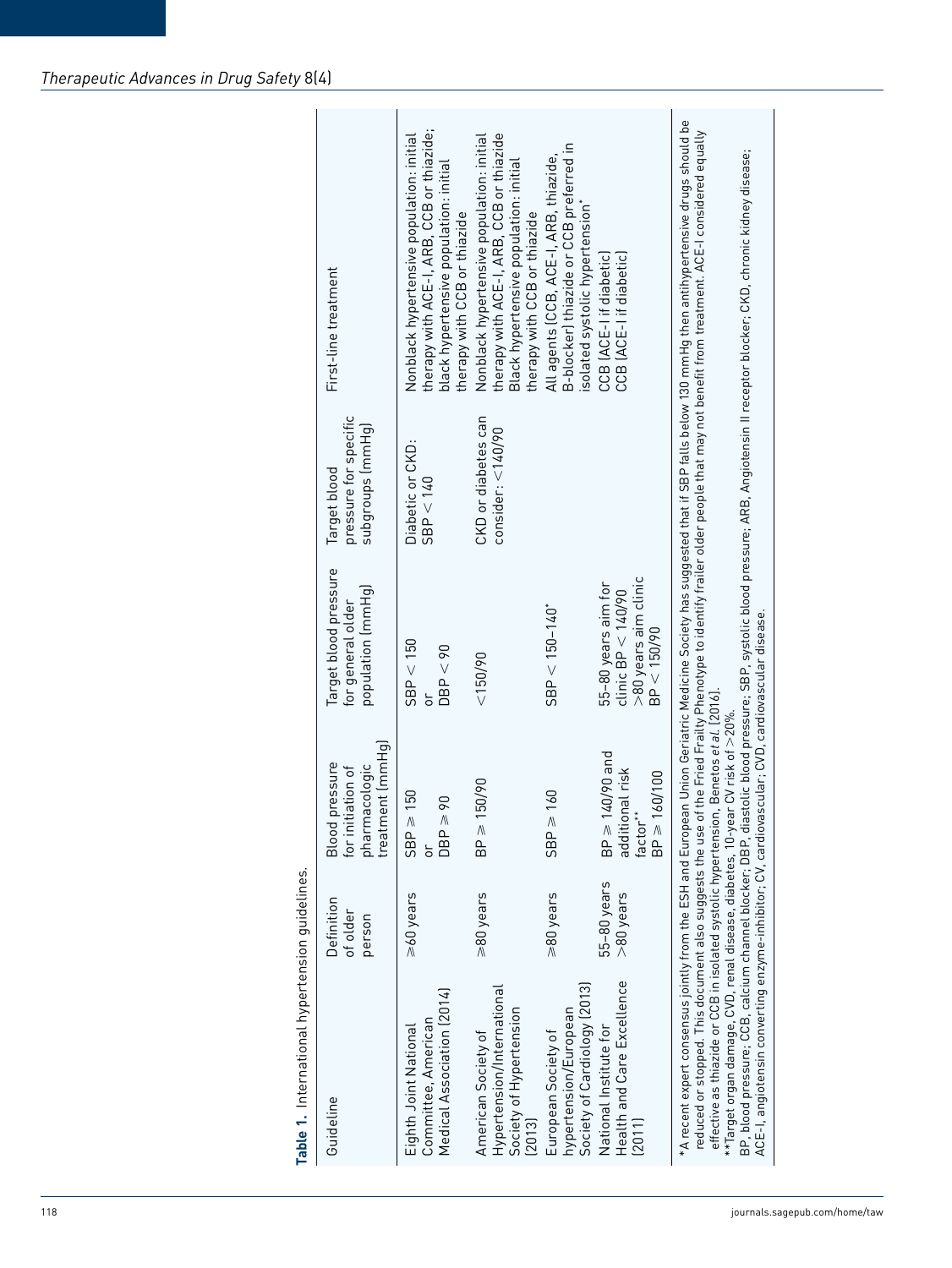randomized placebo-controlled trials conducted over the last 35 years (Table 2) [Amery *et al.* 1985; Dahlöf *et al.* 1991; Shep Cooperative Research Group, 1991; Medical Research Council Working Party, 1992; Staessen *et al.* 1997; Beckett *et al.* 2008]. These trials clearly demonstrate the benefit of lowering blood pressure in healthy older adults who have a systolic blood pressure (BP)  $\geq 160$  mmHg.

Table 2 is not a systematic overview of all international trials that have investigated the effect of blood-pressure lowering on CV outcomes in hypertension. For a more detailed review of the international trials, we direct the reader to a recent systematic review and meta-analysis by Ettehad and colleagues [Ettehad *et al.* 2016]. This meta-analysis found relative risk reductions from lowering SBP by 10 mmHg, including baseline BP < 160 mmHg, of major CVD events by 20%, stroke by 27%, coronary heart disease by 17%, heart failure by 28% and all-cause mortality by 13%. These results compare with a previous meta-analysis of BP-lowering randomized controlled trials involving hypertensive patients up to the year 2014, which found relative risk reductions from lowering blood pressure by 10/5 mmHg (SBP/DBP) of 36%, 16% and 11% for stroke, coronary heart disease and all-cause mortality, respectively [Thomopoulos *et al.* 2014].

It should be borne in mind that the absolute risk reduction is highly dependent on the baseline CV risk of the hypertensive patient [Sundstrom *et al.* 2014]. The blood-pressure-lowering-treatment trialists' collaboration found that the number needed to treat (NNT) for 5 years to prevent one CV event ranged from 26 in those with highest risk ( $>$ 21% 5-year CVD risk), up to 71 in those with lowest CVD risk (<11% 5-year risk of CVD).

## **What target blood pressure should we aim for in people aged 65 years and over?**

The evidence is mixed on the optimal blood pressure for hypertensive older adults and is a patientspecific decision to be made based on expected therapeutic benefit (if CV risk is relatively low then the benefits of intensive lowering are substantially lower), and patient tolerance of antihypertensive therapy. A recent meta-analysis showed that more *versus* less intensive BP lowering to an SBP/DBP difference of −10/–5 mmHg would prevent an additional 11 CV events (stroke, coronary heart disease and heart failure) on the

basis of intensively treating 1000 patients with low–moderate CV risk (<5% CV risk in 10 years) for 5 years [Thomopoulos *et al.* 2016]. Contrasting this to patients with very high CV risk ( $\geq 10\%$ over 10 years), more *versus* less intensive BP lowering could prevent an additional 62 CV events on the basis of 1000 patients treated more intensively for 5 years [Thomopoulos *et al.* 2016]. Verdecchia and colleagues have shown through cumulative meta-analyses that there is strong evidence of benefit from intensively lowering BP in patients (up to the age of 80) with high CV risk [Verdecchia *et al.* 2016]. The results of this analysis are based on average baseline BP 148/86 lowered intensively to below SBP 130 mmHg (mean 129 mmHg), and demonstrate a 20% reduction in the risk of stroke, 15% reduction in the risk of myocardial infarction (MI), and 18% reduction in risk of CV death relative to less intensive lowering (achieving mean SBP 138 mmHg).

Nonetheless, the convincing evidence for benefit for intensive lowering of blood pressure does not answer the widely debated question of: to what target should blood pressure be lowered in older adults? The SPRINT trial has demonstrated CV and all-cause mortality benefit in lowering SBP to <130 mmHg in adults over the age of 75 with high CV risk [Wright *et al.* 2015]. The investigators of the SPRINT trial recommend lowering BP to SBP < 120 mmHg in older adults, although the average SBP achieved in those over the age of 75 that were intensively treated was 123 mmHg. Therefore, 'how low to go?' remains unclear, and whilst it is reasonable to expect a cut-off below which blood-pressure lowering with antihypertensives increases the risk of mortality [Mancia and Grassi, 2014; Verdecchia *et al.* 2014], no RCTs have shown this to date.

## *The complexity of managing hypertension in older adults*

Hypertension management in the older population is often complicated by the multiple pathologies associated with ageing. Although there are numerous clinical challenges in this population, five major challenges in the context of the older hypertensive patient are multimorbidity, frailty, OH, falls, and cognitive impairment. These conditions commonly overlap with one another. This following section will discuss these challenges and offer some practical suggestions to rationalize hypertension management in the older population.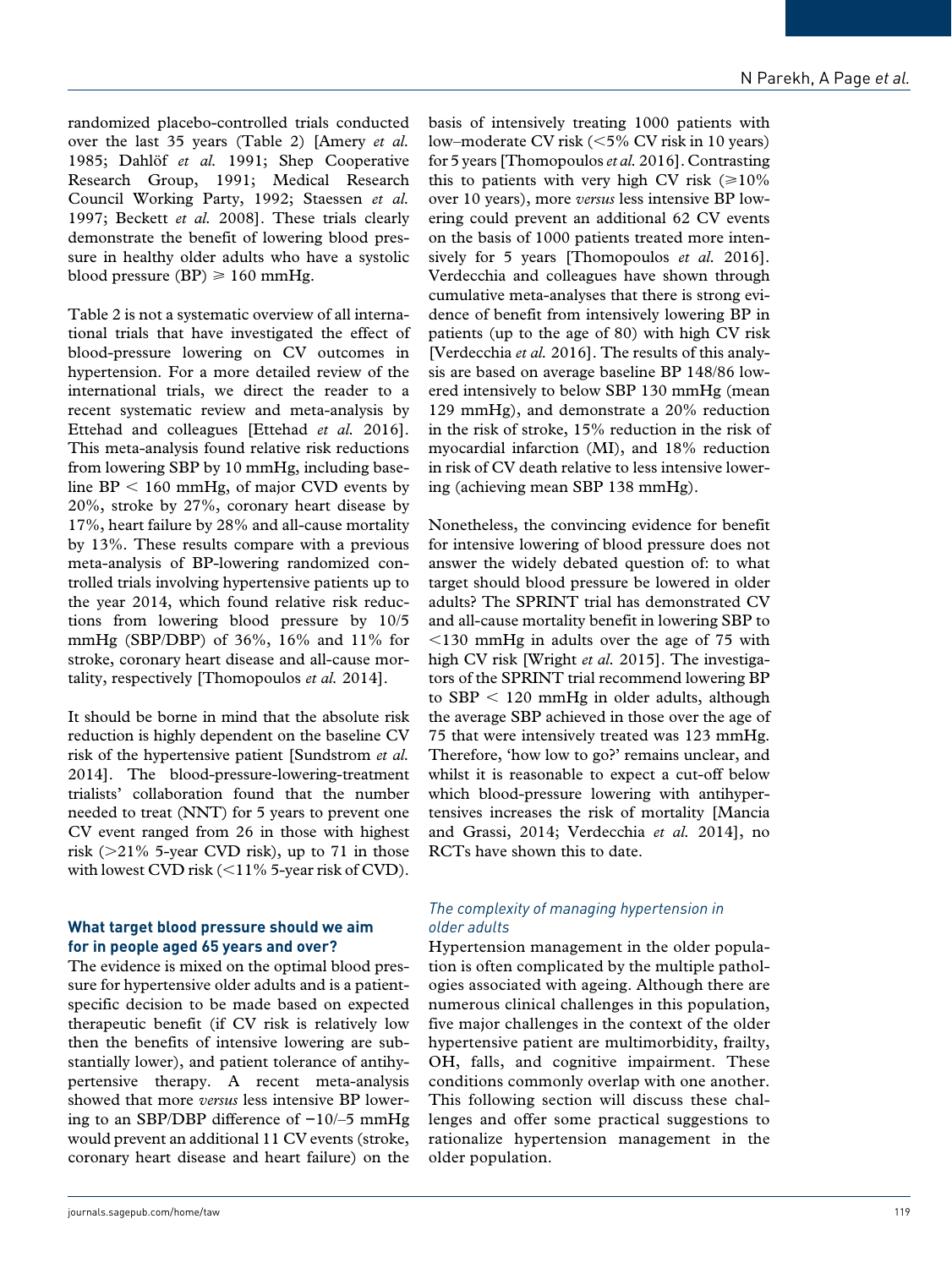| Number needed<br>to treat (NNT)           | 94 to prevent one<br>additional CVA<br>over 2 years<br>BP 143/78 versus 158/84<br>All cause mortality HR<br>0.79; 95% CI 0.65–0.95 | 34 to prevent one<br>major CV event<br>additional CVA<br>one additional<br>19 to prevent<br>over 5 years;<br>over 5 years<br>BP 151/78 versus 161/83<br>CVA RR 0.58, 95% CI<br>All-cause mortality rate<br>difference –14%, 95% CI | (per 1000 patient<br>Coronary events<br>treatment: ARR<br>years) CVA 3.5;<br>5; Total deaths<br>Diuretic<br>3.4<br>BP 152/79 versus 187/85<br>RR 0.56, 95% CI 0.40-0.79<br>No significant treatment<br>All-cause mortality: no<br>benefit of beta-blocker<br>Coronary heart disease: | 33 to prevent one<br>27 to prevent one<br>additional CVA or<br>coronary event<br>additional CVA<br>over 5 years;<br>over 5 years<br>BP 144/68 versus 155/71<br>All-cause mortality RR<br>0.87; 95% Cl 0.73-1.05 | 30 to prevent one<br>additional death<br>CVA, MI or other<br>2<br>from any cause<br>one additional<br>CV death over<br>25 to prevent<br>over 2 years<br>years;<br>BP 167/87 versus 186/96<br>All-cause mortality RR | Cardiovascular<br>Cardiovascular<br>ARR (per 1000<br>patient years)<br>deaths 14;<br>events 29<br>BP 149/85 versus 172/94                                                                              |
|-------------------------------------------|------------------------------------------------------------------------------------------------------------------------------------|------------------------------------------------------------------------------------------------------------------------------------------------------------------------------------------------------------------------------------|--------------------------------------------------------------------------------------------------------------------------------------------------------------------------------------------------------------------------------------------------------------------------------------|-----------------------------------------------------------------------------------------------------------------------------------------------------------------------------------------------------------------|---------------------------------------------------------------------------------------------------------------------------------------------------------------------------------------------------------------------|--------------------------------------------------------------------------------------------------------------------------------------------------------------------------------------------------------|
| Key Results (treatment<br>versus placebo) | CVA HR 0.70; 95% CI<br>$0.49 - 1.01$                                                                                               | $-33%$ to $-9%$<br>$0.4 - 0.83$                                                                                                                                                                                                    | significant difference<br>Diuretic treatment:<br>CVA RR 0.69; 95% CI<br>over placebo<br>$0.49 - 0.97$ ;                                                                                                                                                                              | CVA RR 0.64; 95% CI<br>$0.50 - 0.82$                                                                                                                                                                            | 0.57, 95%CI 0.37-0.87<br>Primary composite<br>endpoint RR 0.60<br>95% CI 0.43-0.85                                                                                                                                  | Percentage change<br>All-cause mortality<br>Nonfatal CVA-52%<br>(p = 0.026)<br>$-26\%$ ( $p = 0.077$ )<br>Cardiovascular<br>mortality-38%<br>$[p = 0.023]$                                             |
| endpoint<br>Primary                       | CVA                                                                                                                                | CVA                                                                                                                                                                                                                                | CVA, coronary<br>heart disease,<br>and All cause<br>mortality                                                                                                                                                                                                                        | CVA                                                                                                                                                                                                             | other CV death<br>CVA,<br>$\overline{\overline{z}}$                                                                                                                                                                 | cardiovascular<br>Fatal and<br>nonfatal<br>events                                                                                                                                                      |
| Target blood<br>pressure<br>mm Hg         | 150/80                                                                                                                             | SBP < 150                                                                                                                                                                                                                          | $SBP < 180$ :<br>target SBP<br>$SBP \geq 180$<br>target SBP<br>150mmHg<br>If baseline<br>If baseline<br>< 160                                                                                                                                                                        | $SBP > 180$ :<br>SBP < 160<br>If baseline<br>otherwise<br>reduction<br>20mm Hg<br>target                                                                                                                        | < 160/95                                                                                                                                                                                                            | Not reported                                                                                                                                                                                           |
| Active medication                         | with optional<br>Indapamide<br>perindopril<br>addition of                                                                          | hydrochlorothiazide<br>with optional<br>Nitrendipine<br>enalapril or<br>addition of                                                                                                                                                | diuretic combination<br>hydrochlorothiazide)<br>potassium sparing<br>amiloride and<br>Beta-blocker<br>(atenolol), or                                                                                                                                                                 | addition of atenolol<br>Chlorthalidone<br>with optional                                                                                                                                                         | metoprolol, pindolol)<br>(hydrochlorothiazide<br>blockers (atenolol<br>Any of three beta-<br>and one diuretic<br>and amiloride)                                                                                     | Diuretic combination<br>(hydrochlorothiazide<br>and triamterene)                                                                                                                                       |
| Inclusion criteria                        | SBP 160-199 mm Hg,<br>No CKD (creatinine<br>$DBP < 110$ mmHg<br>No orthostatic<br>No dementia<br>hypotension<br>> 150              | SBP 160-219 mm Hg,<br>No major comorbidity<br>previous 12 months<br>$DBP < 95$ mm Hg<br>No CVA or MI in<br>No dementia                                                                                                             | No renal impairment<br>antihypertensive use<br>SBP 160-209mmHg<br>previous 3 months<br>DBP < 115mmHg<br>No heart failure<br>No CVA or MI in<br>No previous<br>No diabetes                                                                                                            | SBP 160-219 mm Hg,<br>No major comorbid<br>$DBP < 90$ mm Hg<br>illness                                                                                                                                          | or DBP 105-120 mmHg<br>No angina requiring<br>SBP 180-230 mm Hg<br>and $DBP > 90$ mm $Hg$<br>irrespective of SBP<br>No MI or CVA in<br>No orthostatic<br>previous year<br>hypotension<br>treatment                  | retinopathy, congestive<br>heart failure, cerebral<br>No major comorbidity<br>hypertension (severe<br>Hg and DBP 90-119<br>complications from<br>SBP 160-239 mm<br>haemorrhage)<br>or certain<br>mm Hg |
| Baseline<br>BP,<br>mmHg)<br>(mean         | 173/91                                                                                                                             | 174/86                                                                                                                                                                                                                             | 186/90-<br>92<br>$183-$                                                                                                                                                                                                                                                              | 170/77                                                                                                                                                                                                          | 195/102                                                                                                                                                                                                             | reported<br>$\frac{1}{2}$                                                                                                                                                                              |
| imean,<br>years)<br>Age                   | 83.6                                                                                                                               | $70\,$                                                                                                                                                                                                                             | 70                                                                                                                                                                                                                                                                                   | 72                                                                                                                                                                                                              | 76                                                                                                                                                                                                                  | reported<br>$\breve{\vec{z}}$                                                                                                                                                                          |
| Patients                                  | 3845                                                                                                                               | 4695                                                                                                                                                                                                                               | 4396                                                                                                                                                                                                                                                                                 | 4736                                                                                                                                                                                                            | 1627                                                                                                                                                                                                                | 840                                                                                                                                                                                                    |
| Followup<br>(years)                       | 1.8                                                                                                                                | $\sim$                                                                                                                                                                                                                             | 5.8                                                                                                                                                                                                                                                                                  | 4.5                                                                                                                                                                                                             | 2.1                                                                                                                                                                                                                 | 4.7                                                                                                                                                                                                    |
| Country                                   | and Eastern<br>Australasia,<br>China and<br>Western<br>Europe,<br>Africa<br>North                                                  | Europe                                                                                                                                                                                                                             | $\leq$                                                                                                                                                                                                                                                                               | USA                                                                                                                                                                                                             | Sweden                                                                                                                                                                                                              | Western<br>Europe                                                                                                                                                                                      |
| Trial name                                | et al. [2008]<br>Beckett<br>НYYET                                                                                                  | et al. [1997]<br>Staessen<br>Syst-Eur                                                                                                                                                                                              | Party [1992]<br><b>IMRCI MRC</b><br>Research<br>Working<br>Medical<br>Council                                                                                                                                                                                                        | Cooperative<br>SHEP Shep<br>Research<br>[1991]                                                                                                                                                                  | STOP<br>Dahlöf et al.<br>[1991]                                                                                                                                                                                     | Amery et al.<br>[1985]<br>EWPHE                                                                                                                                                                        |

## *Therapeutic Advances in Drug Safety* 8(4)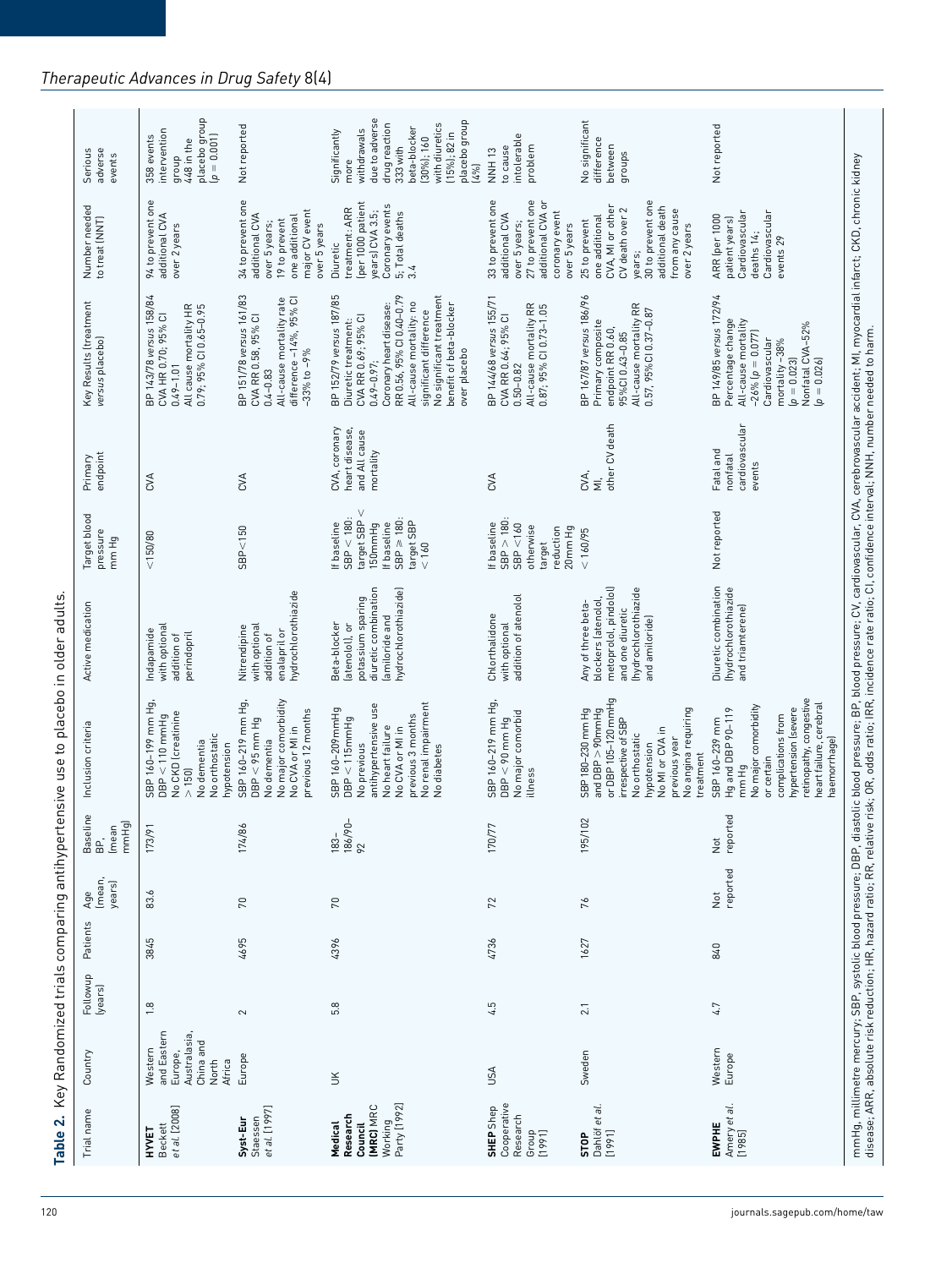*Hypertension and multimorbidity.* Multimorbidity is defined as the presence of two or more longterm conditions [Fortin *et al.* 2005]. The risk of multimorbidity increases with age, and its prevalence is estimated at 65% in those aged 65–84 years and increases to 82% in those aged over 84 years [Barnett *et al.* 2012].

Hypertension features very commonly in a multimorbidity setting, as both conditions are common among older adults. Indeed, at least two thirds of hypertensive patients have another long-term condition [Barnett *et al.* 2012].

It has become increasingly clear that managing hypertension in isolation is not conducive to achieving a patient-centred approach for older adults [Benetos *et al.* 2015b]. However, there is limited available evidence to support hypertension management within a multimorbidity framework [Onder *et al.* 2014].

The Criteria to Assess Appropriate Medication Use Among Elderly Complex Patients (CRIME) project highlighted the lack of guidelines for the treatment of multimorbidity associated with ageing, and the close association with polypharmacy through a prescribing cascade [Onder *et al.* 2014].

Polypharmacy is independently associated with poor health outcomes including falls, electrolyte disturbance, heart failure, raised blood pressure, hospitalization and premature mortality [Gnjidic *et al.* 2012; Mukete and Ferdinand, 2016]. Polypharmacy is often associated with suboptimal prescribing regimens, as the affected population is more likely to both take at least one potentially inappropriate medication and to not take an indicated medication [Kuijpers *et al.* 2008; Belfrage *et al.* 2015]. For instance, antihypertensives commonly contribute to inappropriate polypharmacy in older people with life-limiting illness [Todd *et al.* 2016]. It is important, therefore, to consider the role and the place of each medication, its riskto-benefit profile and whether it is consistent with the individual's health care goals. Polypharmacy is not a reason to avoid prescribing an antihypertensive but it is an indicator to consider a medication review and closely monitor the effects of treatment.

Expert consensus from the CRIME project made the following key recommendations for the management of hypertension in the older person with multiple comorbidities:

- (1) In patients with dementia, cognitive impairment or functional limitation:
	- (i) Tight blood pressure control (<140/90 mmHg) is not recommended
	- (ii) Use of more than three antihypertensives should be avoided.
- (2) In patients with a life expectancy of fewer than 2 years:
	- (i) Tight blood pressure control (<140/90 mmHg) is not recommended.
- (3) In patients with symptomatic OH or falls with OH:
	- (i) Number of antihypertensives should be reduced
	- (ii) Multiple antihypertensives should be avoided.

Clinical expertise and judgement are needed to prevent a fragmented care plan. It is likely that a geriatrician or general practitioner (GP) with special interest in older adults is best placed to deliver a holistic and individually tailored care plan. Performing a comprehensive geriatric assessment (CGA) is paramount to a patient-centred approach. The CGA is an evidence-based multidimensional and multidisciplinary approach for assessing the complexities of care required by an older person [Benetos *et al.* 2015b]. This approach combines a medical, psychological, social, environmental and functional assessment to deliver a holistic care plan, and ideally involves a team of specialists including a geriatrician (or GP with a special interest), a specialist nurse, an occupational therapist, a physiotherapist, a social worker and a pharmacist. It has been shown that a CGA can improve the appropriateness of prescriptions and reduce the risk of adverse drug reactions in older adults with multimorbidity and polypharmacy [Schmader *et al.* 2004].

## **Case study**

Mr B is a 76-year-old retired builder. Mr B was diagnosed with hypertension 12 years ago, and has the following conditions: chronic obstructive pulmonary disease (COPD), heart failure, mild cognitive impairment and osteoarthritis. Mr B is currently prescribed a calcium channel blocker (CCB) and a loop diuretic, both to be taken daily in the morning. He has been provided with a week's supply of corticosteroid for exacerbations of his COPD to be taken when needed. He took a 5-day supply of 40 mg prednisolone daily for a week. He started taking nonsteroidal anti-inflammatory drugs (NSAIDs) bought from his local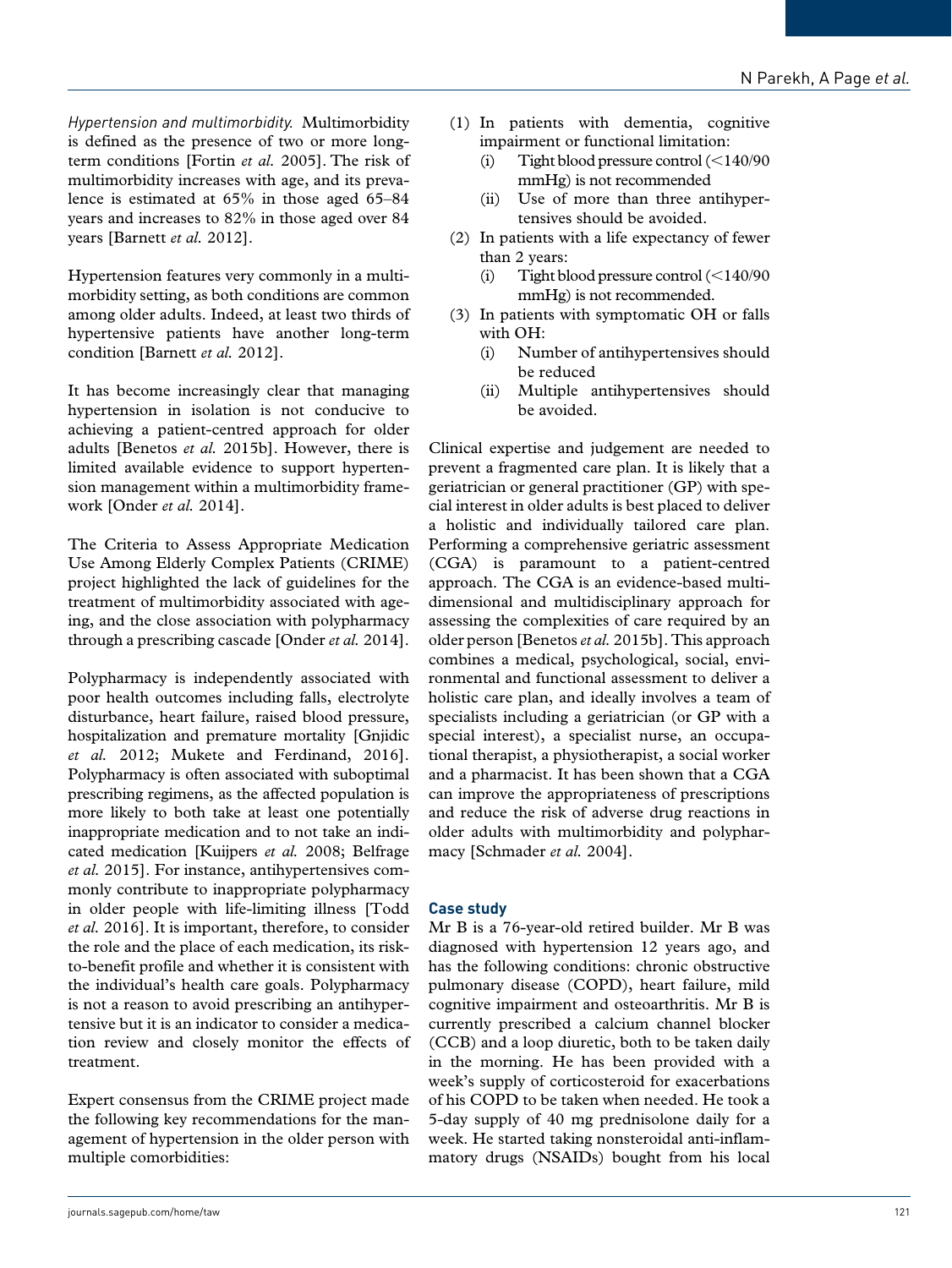pharmacy following a recent flare of his knee arthritis. His wife was concerned at his high BP readings at home over the last 4 days (SBP 170– 195 mmHg). Mr B was unable to visit his GP due to the pain in his knees. Mr B's wife has noticed that her husband is increasingly forgetful of taking his morning medications, and often resorts to taking them in the evening.

Mr B exemplifies the commonly encountered complexities of managing the older person with hypertension and multimorbidity. Mr B's recent high BP readings are multifactorial. A recent course of corticosteroids and NSAIDs have contributed to an increased BP secondary to fluid retention [Mukete and Ferdinand, 2016]. He was only intermittently taking his antihypertensives, as he attributed worsening ankle swelling to them. He was missing doses of his morning diuretic and occasionally making this up in the evening when he remembered, and subsequently making frequent trips to the bathroom at night.

## *A practical management approach*

A CGA approach is recommended. Depending on the local healthcare system, either a GP with special interest in older people or a hospital geriatrician should take overall responsibility for planning, instigating and evaluating the management plan for Mr B. The following actions might be considered:

## *Actions to optimize the use of medicines*

- (1) Exercise caution in the use of NSAIDs due to the potential for drug–drug and drug– disease interactions. Encourage use of paracetamol and refer for physiotherapy.
- (2) Consider switching the CCB to an angiotensin converting enzyme-inhibitor (ACE-I) given the beneficial effect of ACE-I on secondary prevention in heart failure, and the common adverse drug reaction to the calcium channel blocker (ankle swelling).
- (3) If the patient's heart failure is stable, consider commencing a beta-blocker (e.g. bisoprolol, carvedilol or sustained-release metoprolol).
- (4) Follow up Mr B within 14 days to review his tolerance to the medication changes, to check his blood pressure and renal function. This is feasible in a nurse-led hypertension clinic in some settings [Ali *et al.* 2011; Clark *et al.* 2010].

## *Actions to educate Mr B and his wife about safe medicine use*

- (1) Discussion with Mr B and his wife about overall management plan through shared decision-making process including blood pressure targets, goals of treatment, and other relevant healthcare professionals involved in care.
- (2) Refer Mr B and his wife to their community pharmacist for a discussion about whether a medication-compliance aid (MCA) could be helpful for them.
- (3) Educate Mr B and his wife that it is best to take the diuretic before 2 pm to avoid sleep interference.
- (4) Educate Mr B and his wife about the side effects of corticosteroids, particularly in relation to his hypertension.
- (5) Encourage Mr B to talk to his health professional (e.g. GP, geriatrician, pharmacist) prior to using any over-the-counter (OTC) medications.

## **Hypertension and frailty**

Frailty is a common condition of increased vulnerability to physical stressors as a result of reduced physiological reserve and is closely related to the ageing process [Poudel *et al*. 2013]. An estimated 25–50% of people aged 85 years and older are frail [Buckinx *et al.* 2015].

Whilst it remains unclear if blood-pressure lowering is beneficial to all older people, it is the population of frail older people in whom there appears to be potential risks of causing harm by lowering high blood pressure [Odden *et al.* 2015].

*Post-hoc* analyses of the Systolic Hypertension in the Elderly Program (SHEP) and Hypertension In The Very Elderly (HYVET) trial showed contrasting results on the interaction of frailty on the effect of antihypertensive therapy on CV events and mortality [Warwick *et al.* 2015; Charlesworth *et al.* 2016]. The HYVET study, the single largest RCT to determine the benefit of treating hypertension in octogenarians, showed that frailty (as measured by the Frailty Index) did not modify the beneficial impact that initial study results showed of antihypertensive therapy on CV events [Warwick *et al.* 2015]. *Post-hoc* analysis of the SHEP trial investigated the interaction of selfreported functional status on the original results [Charlesworth *et al.* 2016]. This analysis found that any evidence of risk reduction with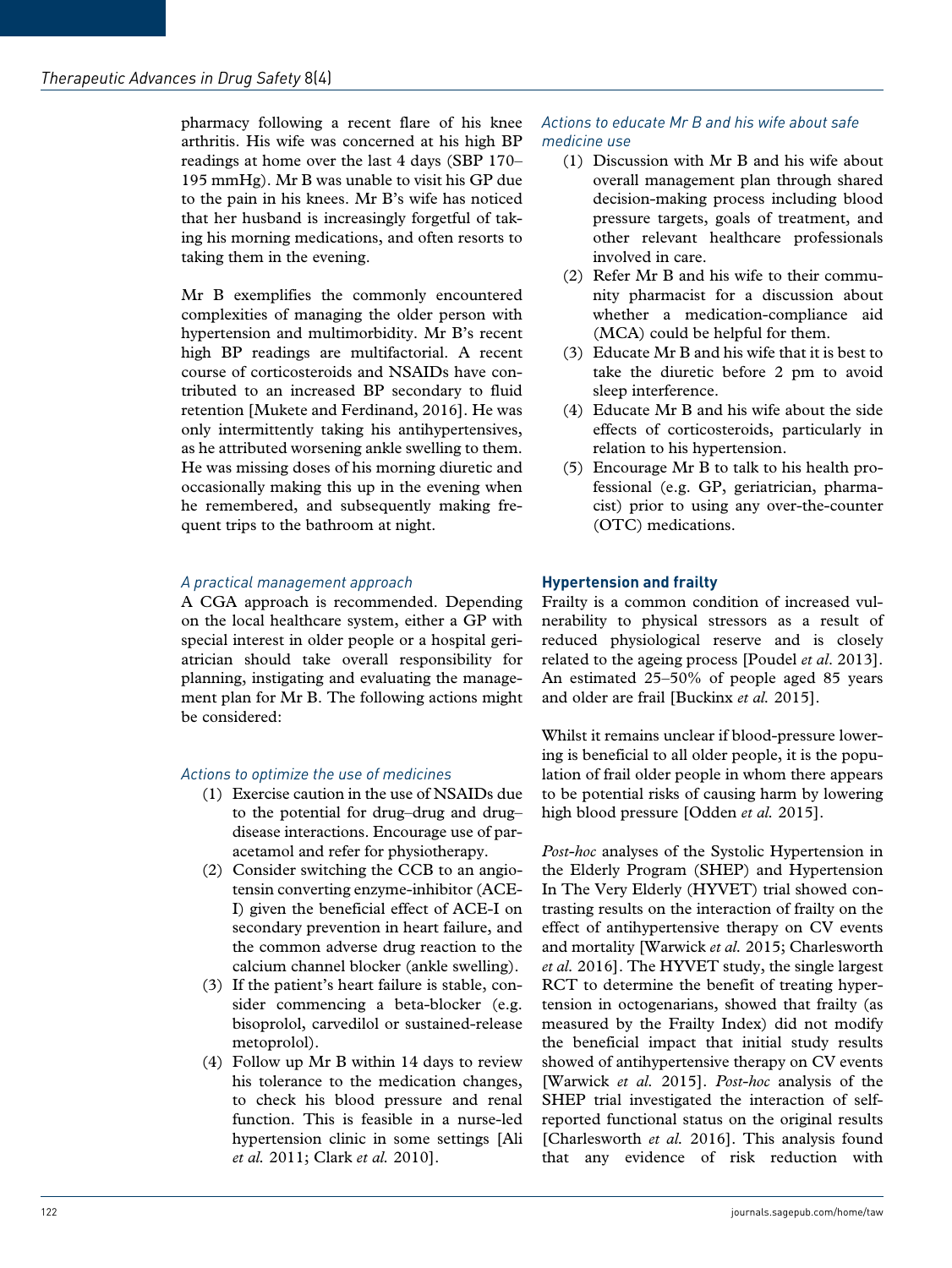antihypertensive treatment on CV mortality and all-cause mortality disappears in those participants that reported functional limitation. The contrasting conclusions of HYVET and SHEP analyses might be due to the different method of frailty data collection (objective frailty tool in HYVET *versus* self-reported frailty in SHEP) and differences in baseline health of recruited participants in the two studies.

The Milan 75+ study of more than 1500 community-dwelling participants attending geriatric outpatient clinics found that mortality risk had an inverse linear relationship to blood pressure below SBP 180 mmHg frailer patients (impaired functional and cognitive capacity) [Ogliari *et al.* 2015]. Lowest mortality was reported at BP 165/85 mmHg, and a U-shaped curve was demonstrated around this nadir. Indeed, participants with an SBP < 120 mmHg had a 64% greater relative risk of mortality compared with those with an SBP in the range 160–179 mmHg [Ogliari *et al.* 2015]. The Predictive Values of Blood Pressure and Arterial Stiffness in Institutionalized Very Aged Population (PARTAGE) study of nursing home residents older than 80 years (1127 participants) found strong evidence to show the harms of lowering  $SBP < 130$  mmHg using two or more antihypertensives [Benetos *et al.* 2015a]. Compared with other participants in the 2 years follow up, those that were being treated with multiple antihypertensives lowering BP to <130 mmHg were estimated to be 78% more likely to die [hazard ratio (HR) 1.78, 95% confidence interval (CI), 1.34–2.37  $p < 0.001$ . Given the same relationship was not seen in this study with participants on monotherapy, it is possible polypharmacy contributed to this increased risk. The presence of a 'J-shaped curve' of association between lowering blood pressure pharmacologically and mortality is highly debated. The main hypothesis supporting the existence of a J-shaped curve is based on basic human physiology and observational data as described, and argues that in the very old and in frail individuals a low blood pressure underperfuses vital organs and bodily systems due to impaired autoregulation [Mancia and Grassi, 2014]. However, others experts argue that the proposed J-shaped curve is an artefact of the association of poorer health and low blood pressure, rather than the lowering of blood pressure in itself being the cause of worse outcomes [Verdecchia *et al.* 2014].

Benetos and colleagues suggest a straight-forward approach to the management of the frail older person given the paucity of evidence [Benetos *et al.* 2015b]. They recommend a CGA in any older patient recognized as frail, followed by a cautious approach of low-dose monotherapy for hypertension  $> 160$  mmHg SBP with a goal of reducing this to SBP  $\leq$ 150 mmHG. If SBP drops below 130 mmHg, then consider reducing antihypertensive treatment using a safe approach to 'deprescribing' [Scott *et al.* 2015; Page *et al.* 2016a]. Indeed, a meta-analysis of RCT data for hypertension treatment in the over 80 s showed that lowestintensity antihypertensive therapy with least reduction in BP resulted in a significant total mortality reduction [Bejan-Angoulvant *et al.* 2010]

## **Hypertension and OH**

OH, defined as drop in SBP  $\geq 20$  mmHg or drop in DBP  $\geq 10$  mmHg within three minutes of standing from sitting or supine position, is commonly seen in older people with hypertension. The prevalence of OH in hypertensive older adults differs substantially between observational studies. The EPICARDIAN population-based Spanish study reported the prevalence of OH as 8.1% amongst hypertensive older adults [Saez *et al.* 2000], whilst a study of communitydwelling British women reported a prevalence of OH of 79% in hypertensive women aged 60–80 years [Kamaruzzaman *et al.* 2010]. The use of antihypertensives is commonly implicated in OH [Kamaruzzaman *et al.* 2010]. However, knowing that hypertension is of itself an important risk factor for OH, the coexistence of these conditions can pose a dilemma for clinicians. Symptomatic OH may manifest as dizziness, light-headedness and syncope and thus is a major cause of falls in the older person [Rubenstein *et al.* 1990]. In the MOBILIZE Boston study of more than 700 community-dwelling older people, OH in the context of uncontrolled hypertension (BP  $> 140/90$ ) was associated with a 2.5 times greater risk of falls than in those with uncontrolled hypertension but without OH [Gangavati *et al.* 2011]. Nonetheless, a relaxation in BP goals, combined with a stepwise approach to discontinuing antihypertensives if three or more are prescribed is a sensible approach [Onder *et al.* 2014]. Renin–angiotensin system blockers and selected CCBs are less likely to cause OH in comparison to other antihypertensive classes and therefore may be considered an appropriate switch. Splitting doses and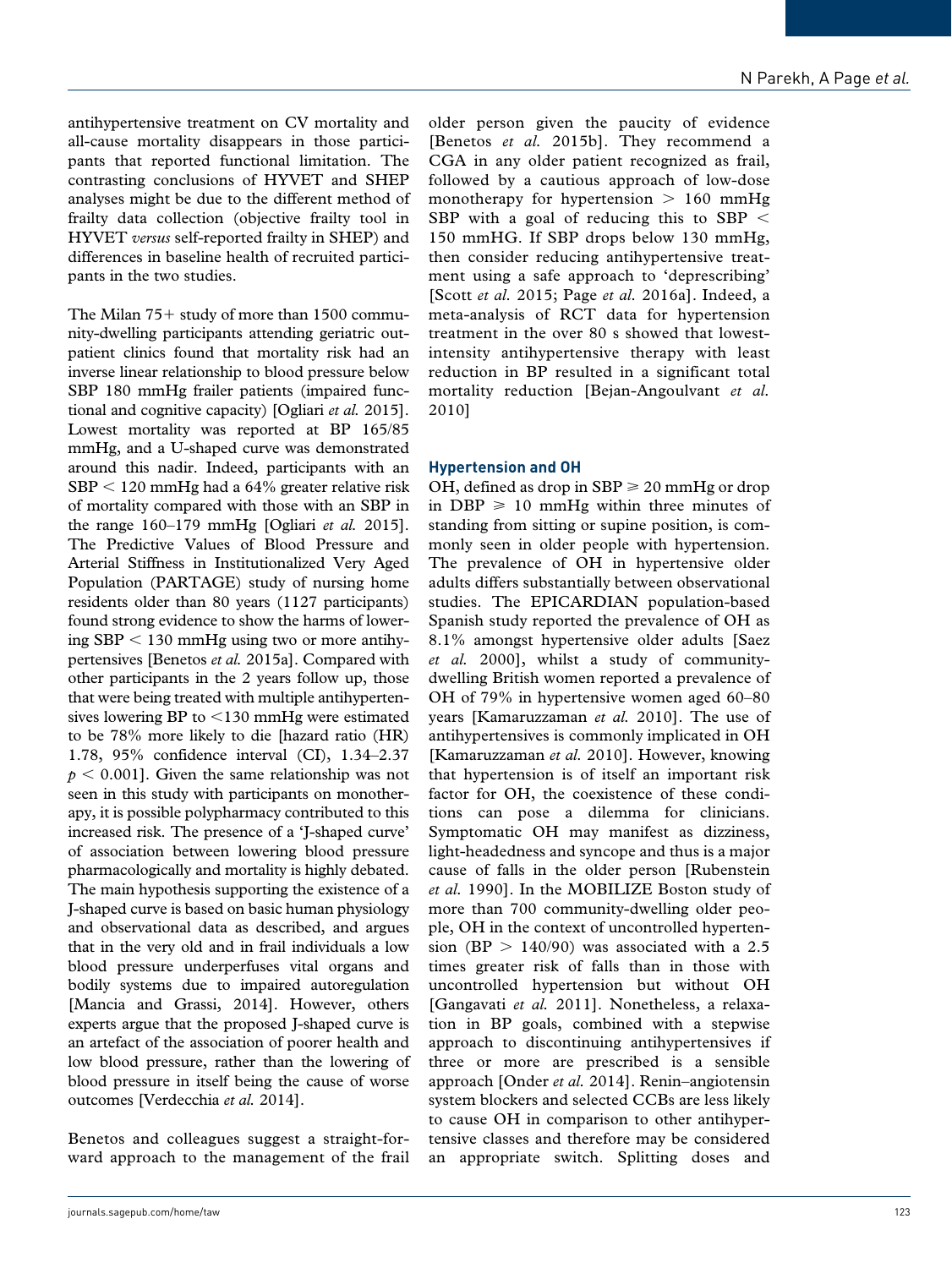night-time dosing of one antihypertensive, if more than one required, may help to alleviate symptomatic OH. Other medication classes can precipitate OH, for example, tricyclic antidepressants, therefore discontinuing or reducing antihypertensive drugs should be considered within a wider medication assessment.

## **Hypertension and falls**

Falls are a major cause of harm to older people and usually take place in the context of multiple risk factors, including impaired balance, OH and polypharmacy [Rubenstein, 2006]. Evidence for a direct association between the use of antihypertensives and falls in older adults has been conflicting [Leipzig *et al.* 1999; Woolcott *et al.* 2009; Zang, 2013]. A 2009 meta-analysis investigated the main drug classes associated with falls in older adults [Woolcott *et al.* 2009]. It found that the use of antihypertensives in those older than 75 years was not associated with falls, whilst there was an association in those included studies with an average age less than 75 [Woolcott *et al.* 2009]. A nationally representative sample of older US citizens (mean age 80 years) found that antihypertensive medication use is not associated with risk for a first fall [Tinetti *et al.* 2014]. However, for older adults with a history of falls, the use of antihypertensives more than doubles the risk of a serious fall-related injury. It also appears that the risk of falls and serious injury, for example, hip fracture with use of antihypertensives, is partly dependent on the duration for which patients have been using the medication [Tinetti *et al.* 2014]. Older patients recently started (last 8 weeks) on antihypertensives or had their treatment intensified seem to be at the highest risk of falls and hip fracture due to hypotension [Butt *et al.* 2012; Shimbo *et al.* 2016]. In contrast, over the longer term, there is evidence to suggest that some classes of antihypertensive drugs (calcium-channel blockers, thiazide-like diuretics and beta-blockers) can be protective against the risk of hip fracture, and this was also indicated in the HYVET trial [Peters *et al.* 2010; Ruths *et al.* 2015]. These complex associations require further epidemiological and biomedical investigation.

Researchers investigating the preferences for using antihypertensives in older people with hypertension and falls risk, found that approximately half the older people surveyed preferred to take antihypertensive medications to reduce CV risk at the expense of increasing their falls risk, whilst the other half would avoid the medicines [Tinetti *et al.* 2008].

## **Hypertension and cognitive impairment**

The risk of both hypertension and dementia increases with advancing age [Kennelly *et al.* 2009]. The prevalence of dementia in the over-65 population is estimated at 6.5% in the UK, and the prevalence of milder cognitive impairment is likely to be higher [Banerjee, 2013].

Systematic review of observational studies and expert consensus has shown that hypertension through midlife is an important modifiable risk factor for the development of dementia [Deckers *et al.* 2015], and pooled analysis found that midlife hypertension increases the risk of dementia by 61% [Barnes and Yaffe, 2011]. Uncertainty remains, however, as to whether blood-pressure lowering with antihypertensives can modify the risk of developing dementia in hypertensive patients with no prior cerebrovascular disease [McGuinness *et al.* 2009; Hughes and Sink, 2016]. The Syst-Eur placebo-controlled trial indicated that long-acting CCBs could reduce the risk of developing dementia by 55% in older hypertensive patients [McGuinness *et al.* 2009]. Meanwhile, the HYVET and MRC trials, in which the primary active treatment was a diuretic, demonstrated no significant risk reduction in dementia incidence [McGuinness *et al.* 2009].

Older adults with dementia are at higher risk of OH, polypharmacy, including adverse drug reactions, and frailty [Welsh *et al.* 2014]. This increased vulnerability, along with an impaired capacity to share in the decision-making process, means that prescribing antihypertensives in this population must be done very cautiously. In the absence of guidance, as mentioned above, the CRIME panel recommended avoidance of stringent BP targets and polypharmacy in older adults with cognitive impairment [Onder *et al.* 2014].

The CV benefit of treating hypertension in older adults shown in Table 2 cannot be extrapolated to people with dementia, given their underrepresentation in trials. A systematic review of observational studies of hypertension treatment in people with dementia reported hypertension as a comorbidity in 45% of people with dementia, and 73% were prescribed treatment [Welsh *et al.* 2014]. Diuretics were the most commonly prescribed treatment [Welsh *et al.* 2014], despite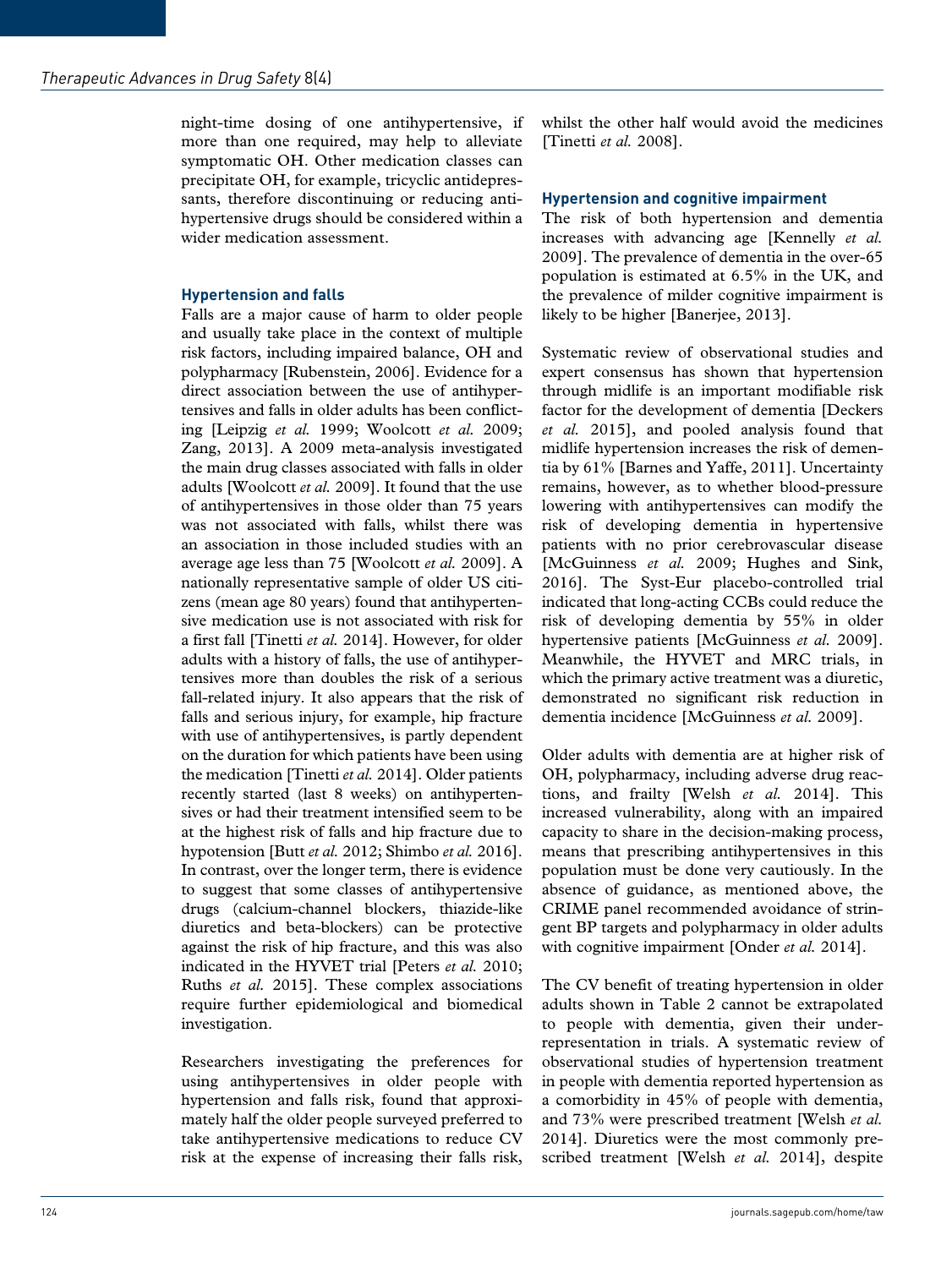evidence suggesting that these are amongst the least well tolerated antihypertensive class given their side effect of excessive urination [Tedla and Bautista, 2016]. Calcium channel blockers and ACE-Is appear to offer some protection against cognitive decline in older hypertensive patients [Tedla and Bautista, 2016], and given the relative intolerance of patients to diuretics, it may be sensible to avoid diuretics as a first-line antihypertensive for people with coexisting hypertension and dementia.

Suggestions that can support safe medication use more broadly in patients with cognitive impairment are made in a later section of this paper.

## *Which antihypertensive class should be used in older adults?*

Calcium-channel blockers and ACE-I are the most commonly prescribed antihypertensive classes in the older population [Jarari *et al.* 2015]. Nevertheless, meta-analyses have shown that there is not one antihypertensive class that is superior to others for all patients, and the benefit of antihypertensive therapy in reducing the risk of stroke and major CV events is largely driven by the lowering of blood pressure *per se* rather than the choice of drug [Thomopoulos *et al.* 2015; Law *et al.* 2009]. Only Diuretics and CCBs were shown in recent meta-analyses to reduce all-cause mortality in association with lowering BP although the absence of this beneficial effect in other classes may be due to trial design rather than inferiority of renin–angiotensin system blockers and betablockers. Beta-blockers are generally not the firstline drug of choice in treating hypertension, with the exception of cases where there is evidence of pre-existing CVD, as they have been shown to offer less benefit compared with the other main classes of antihypertensive drugs [Medical Research Council Working Party, 1992; Lindholm *et al.* 2005; Musini *et al.* 2009]. The absolute differences in benefit are nonetheless marginal and therefore the choice of therapy should primarily be guided by patient's preference with consideration of their comorbidities to optimize patient tolerance, adherence and thus health outcomes. Specific antihypertensive classes that have potentially beneficial or unfavourable drug–disease interactions are shown in Table 3, which can help guide practitioners in their choice of antihypertensive classes [Bulpitt *et al.* 1999; Rajkumar and Bulpitt, 2000; Mancia *et al.* 2013; Weber *et al.* 2014].

## **Practical approach: some key considerations when prescribing antihypertensives to the older person**

## *Before prescribing: is there a strong indication to start pharmacological management?*

Antihypertensives are prescribed to manage the risk of hypertension with the view to a long-term benefit. The numbers NNT, shown in Table 2, are following multiple years of treatment, and therefore it must be considered whether your patient is likely to benefit from this medication during their remaining lifetime [Holmes *et al.* 2013]. The BEGIN algorithm is a novel tool developed by the authors of this paper, combining geriatric and pharmacy expertise, to support prescribers when considering whether pharmacological therapy should begin (Figure 1). Remember that if you would not start a therapy in your patient then you probably should not continue it either. The 'start low, go slow' approach to medication prescribing in older adults is an important approach to the use of antihypertensives [Pretorius *et al.* 2013].

## *Prescribing: does the patient understand the benefits of using this medication within their individual context?*

Older patients commonly feel that they have not been provided adequate information about their medications by the prescribing practitioner [Paulino *et al.* 2004]. Poor health literacy is associated with worse health outcomes, including premature mortality [Berkman *et al.* 2011]. The health system and health professionals have a duty to support the health literacy of patients to reduce the risk of adverse outcomes. 'Teachback' is a method which is evidence driven and can help to ensure that a patient has sufficiently understood the healthcare information provided to them [Sudore and Schillinger, 2009]. Teachback involves asking the patient to repeat back in their own words the key information that the practitioner has provided and, if necessary, reteaching the information. This is simple and effective to increase a patient's understanding of information, but requires patience and potentially more consultation time [Griffey *et al.* 2015].

## *Is the patient likely to adhere to the treatment?*

The benefit of lowering blood pressure with antihypertensives is highly dependent on patient adherence [Mazzaglia *et al.* 2009]. After 10 days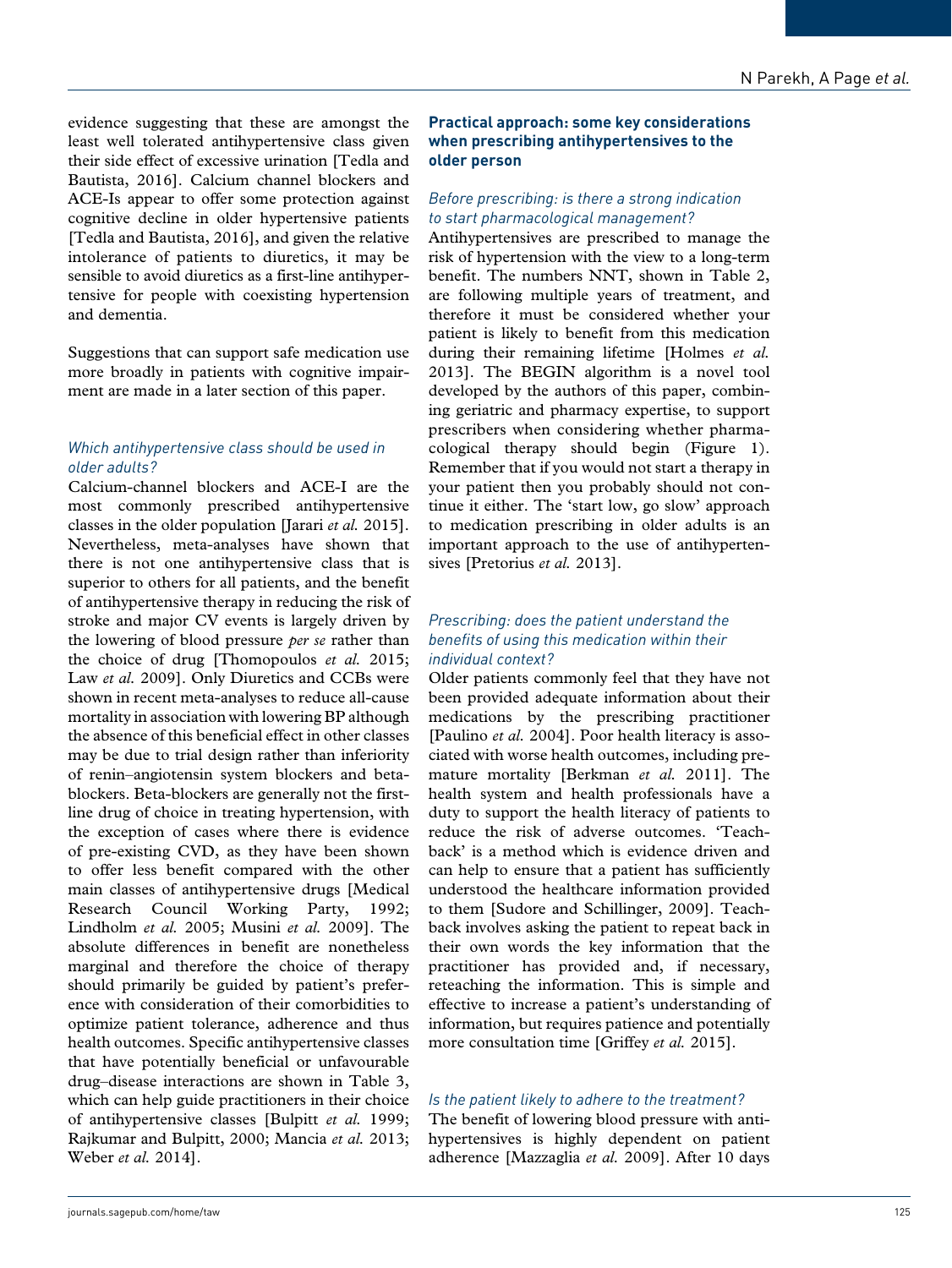|                                        | <b>Diuretic</b> | Calcium<br>channel<br>blockers | Angiotensin<br>converting<br>enzyme-<br>inhibitor | Angiotensin<br>receptor<br>blocker | Beta-<br>blocker | Alpha-<br>blocker\$ |
|----------------------------------------|-----------------|--------------------------------|---------------------------------------------------|------------------------------------|------------------|---------------------|
| Asthma/COPD                            |                 |                                |                                                   |                                    | $\pmb{\times}$   |                     |
| Gout                                   | $\pmb{\times}$  |                                |                                                   |                                    |                  |                     |
| <b>Diabetes</b>                        | $\pmb{\times}$  |                                | ✓                                                 | ✓                                  | $\mathbf x$      |                     |
| <b>Aortic stenosis</b>                 |                 | $\mathbf x$                    | $\mathbf x$                                       | $\mathbf x$                        |                  | $\pmb{\times}$      |
| <b>Bilateral renal artery stenosis</b> |                 |                                | $\pmb{\times}$                                    | $\mathbf x$                        |                  | $\pmb{\times}$      |
| Chronic kidney disease                 | $\pmb{\times}$  |                                | ✓                                                 | ✓                                  |                  | $\pmb{\times}$      |
| <b>Constipation</b>                    |                 | $\mathbf x$                    |                                                   |                                    |                  |                     |
| <b>Urinary incontinence</b>            | $\pmb{\times}$  | $\mathbf x$                    |                                                   |                                    |                  |                     |
| <b>Benign prostatic hypertrophy</b>    |                 |                                |                                                   |                                    |                  | ✓                   |
| Peripheral vascular disease            |                 |                                |                                                   |                                    | $\mathbf x$      |                     |
| <b>Heart failure</b>                   | $\checkmark$    | $\pmb{\times}$                 |                                                   | ✓                                  | ✓                |                     |
| <b>Bradycardia</b>                     |                 | $\pmb{\times}$                 |                                                   |                                    | $\mathbf x$      | $\pmb{\times}$      |
| Post-MI                                |                 | $\pmb{\times}$                 | ✓                                                 |                                    | ✓                |                     |
| <b>Atrial fibrillation</b>             |                 | $\checkmark$                   |                                                   |                                    |                  |                     |
| Angina                                 |                 | $\mathbf x$                    |                                                   |                                    |                  |                     |

**Table 3.** Comorbidities that influence choice of antihypertensive.\*

 $\checkmark$ , potential for additional benefit;  $\checkmark$ , potential for harmful drug-disease interaction.

\*Intensity of the interaction may have interclass and intraclass variations.

\$Not first-line therapy, with the exception when considered in the context of comorbid benign prostatic hypertrophy.

COPD, chronic obstructive pulmonary disease; MI, myocardial infarction.





starting a new medication, one in three patients is nonadherent [Barber *et al.* 2004]. Nonadherence

in older adults is associated with a multitude of Hanlon, 2010; Notenboom *et al.* 2014; Ryan and complex factors that require exploration in an individual context (Table 4) [Steinman and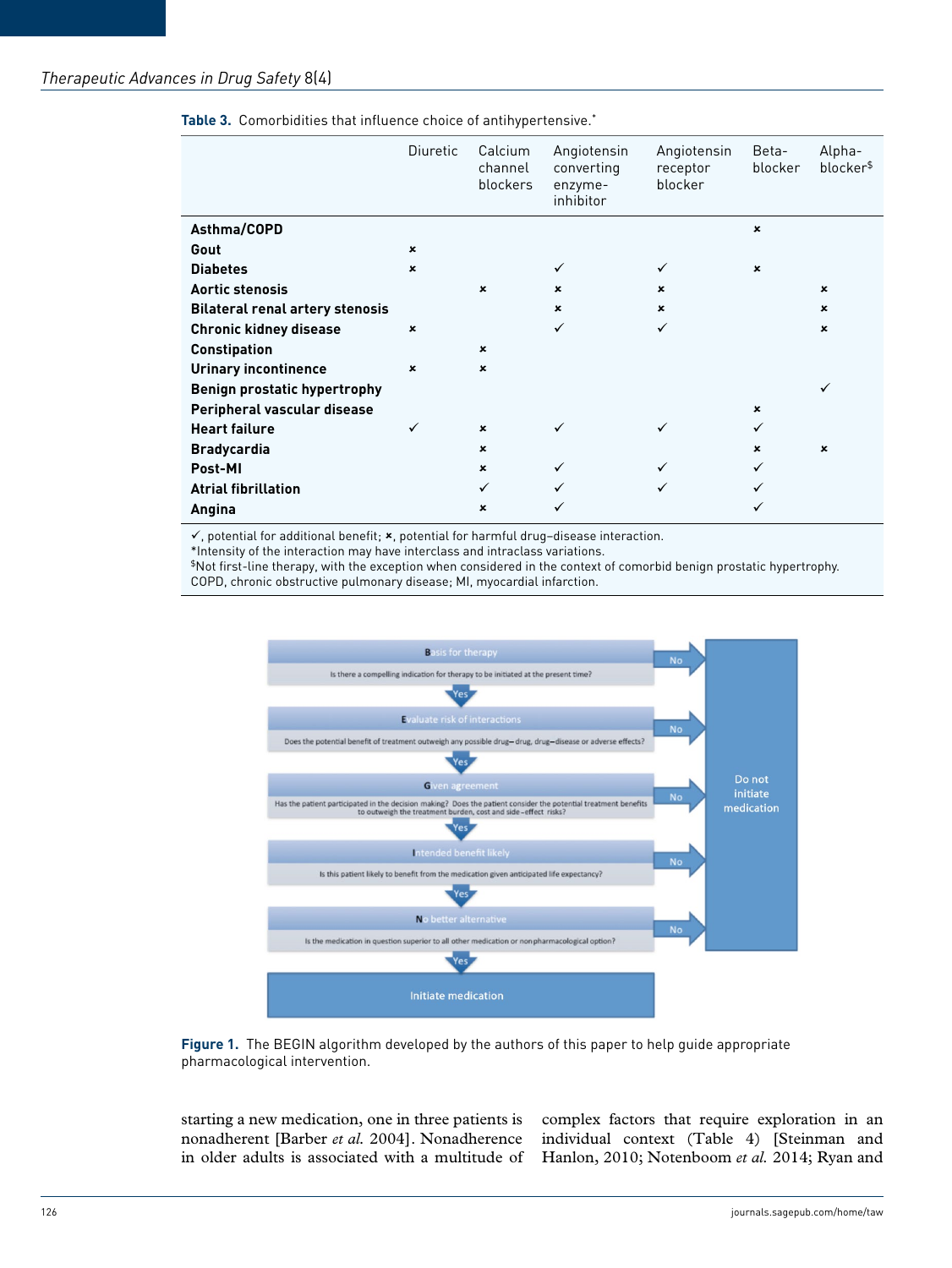| Common Barriers to adherence                | Potential solutions                                                                                                                                                                             |
|---------------------------------------------|-------------------------------------------------------------------------------------------------------------------------------------------------------------------------------------------------|
| Forgetfulness                               | (1) Simplify medication regimen<br>(2) Consider an MCA e.g. blister pack<br>(3) Encourage carer or family involvement in supporting compliance                                                  |
| Patient beliefs about medication use        | (1) Explore ideas, concerns, expectations and establish shared<br>treatment goals<br>(2) Signpost to reliable sources of information                                                            |
| Practical difficulty with medication<br>use | (1) Consider most appropriate formulation and administration aid to<br>reduce difficulties (consult pharmacist as required)<br>(2) Simplify pill regimen and pill burden                        |
| Adverse drug reactions                      | (1) Ensure sufficient and comprehensible provision of information<br>regarding common side-effects<br>(2) Monitor and re-evaluate benefit and harms of new prescription<br>at regular intervals |
| MCA, medication-compliance aid.             |                                                                                                                                                                                                 |

**Table 4.** Common barriers to adherence and potential solutions.

Hill, 2016]. Where nonadherence to antihypertensives is suspected, it is important that the consultation covers three areas [Hameed *et al.* 2016]: (1) patient's risk associated with raised blood pressure through using absolute numbers and visual aids, and contextualizing the risk by explaining the number of similar patients out of 100 or 1000 that would be expected to suffer a CV event over 'x' years; (2) patient's lifestyle, as this may not be conducive to adherence to regular medication dosages and this is an opportunity to revisit nonpharmacological approaches and potentially reduce pill burden with an agreed goal of higher BP target; (3) patient's experience of medication use, particularly side effects, with consideration given to alternative pharmacological agents, simplifying dosing regimens such as single-pill-combination drugs, and using more favourable preparations. Nurse prescribers and nurse-led clinics can be helpful interventions to improve blood pressure control in hypertensive patients [Clark *et al.* 2010; Ali *et al.* 2011]; however, there is a need for robust exploration of the cost effectiveness of implementing such an intervention across primary care.

## *Has the patient been involved in the decisionmaking process?*

Shared decision making is 'a process in which clinicians and patients work together to select tests, treatments, management or support packages, based on clinical evidence and the patient's informed preferences [Coulter and Collins, 2011]. Where the benefits and harms of treatment at an individual level are unknown in many cases of hypertension, a shared process of decision making is an ethical imperative and thus, an endpoint in itself. Nonetheless, it has been shown that patients attending consultations with shared decision making, and undergoing motivational interviewing approaches are more likely to adhere to treatment, better self-manage their long-term condition and show higher levels of satisfaction [Coulter and Collins, 2011; Elwyn *et al.* 2014]. Core components of a consultation embracing these patient-centred methods for the management of hypertension include: (1) the patient narrative and professional expertise inputting to a joint information gathering and sharing, (2) goal setting and action planning (3) agreeing a shared care plan where responsibilities are outlined both for the patient and professional [Coulter *et al.* 2013].

## *After prescribing: Who will monitor the treatment?*

Monitoring of therapy often falls short of recommended good practice and can cause significant harm [Steinman and Hanlon, 2010]. Each additional prescriber increases adverse drug events in older patients by 30% [Pretorius *et al.* 2013]. Furthermore, patients over the age of 80 are less likely to achieve target BP with multiple doctors' involvement in their care [Chowdhury *et al.* 2013]. Therefore, having one prescriber (e.g. GP) to take overall responsibility for all medication prescribing and review prevents silo prescribing for individual conditions and encourages a holistic approach. It is important that upon starting a new antihypertensive there is a planned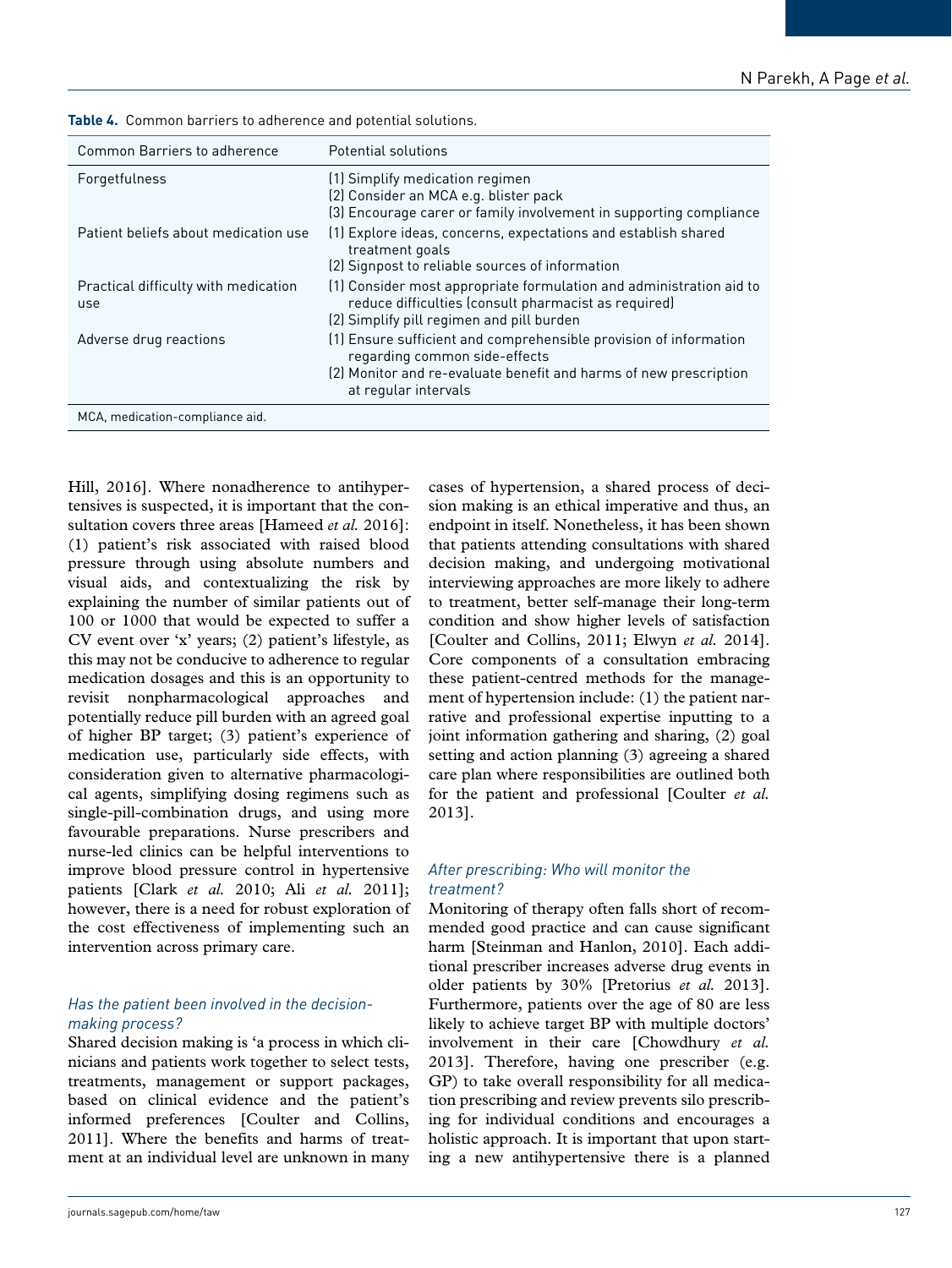review date in the near future [Pretorius *et al.* 2013]. The patient can be advised that if they have problems with the therapy prior to this review then they should be in contact with you as the prescriber. A good communication channel and reassurance of support from a single port of call is empowering for the older person and is likely to encourage the patient to report any adverse events early and maintain compliance.

## *When should antihypertensive medications be reduced or stopped?*

The cessation of a medication with the intent to manage polypharmacy, pill burden and improve health outcomes is known as 'deprescribing' [Page *et al.* 2016b]. The rationale for deprescribing antihypertensives needs to be considered in the individual context. It needs to consider the actual adverse effects experienced and the blood pressure target recommended for that individual [Page *et al.* 2016b]. Where practical, the antihypertensive medication should to be tapered to avoid rebound hypertension. The DANTE study in the Netherlands found that deprescribing antihypertensives in older adults with mild cognitive deficit resulted in modest increases in SBP 7.4 mmHg (95% CI, 3.0–11.7) and DBP 2.6 mmHg (95% CI, 0.3–4.9) [Moonen *et al.* 2015].

A recent randomized controlled trial of deprescribing antihypertensives in older people having frequent falls or OH found no increase in mortality amongst those patients that antihypertensives were deprescribed for [Potter *et al.* 2016]. Indeed, observational data suggests that approximately one in four people who are normotensive while taking antihypertensive medications will remain normotensive after ceasing it [Iyer *et al.* 2008]. If they return to a hypertensive state, this often happens within the first month and usually within the first year. Lower blood pressure while on treatment and monotherapy are correlated to greater likelihood of remaining normotensive after withdrawing treatment [Iyer *et al.* 2008].

## **Conclusion**

There is a fine line between providing benefit and harm with the pharmacological management of hypertension in older adults, however it is currently unclear where this line sits. A target blood pressure of <150/90 mmHg appears beneficial to reduce CV morbidity and mortality in otherwise well individuals. The over-65 age group is the

most medically heterogeneous population, and a 'one size fits all' approach is not in their best interests. Therefore, individualized decisions in the context of commonly encountered conditions (multimorbidity, frailty, falls and cognitive impairment) are crucial to a patient-centred and effective management plan. Functional and cognitive impairment, patient preference and shared decision making are key elements to safe prescribing.

Further research is needed to determine the optimal target to which BP should be lowered, and whether there is benefit from using antihypertensives in frail older adults and those over 90 years of age.

## **Funding**

This research received no specific grant from any funding agency in the public, commercial, or notfor-profit sectors.

## **Conflict of interest statement**

The authors declare that there is no conflict of interest.

## **References**

Alhawassi, T., Krass, I. and Pont, L. (2015) Hypertension in older persons: a systematic review of national and international treatment guidelines. *J Clin Hypertens (Greenwich)* 17: 486–492.

Ali, K., Walker, S., Crook, D., Wingfield, D., Smith, H., Bulpitt, C. *et al*. (2011) Experience from a pilot study of a nurse-led hypertension clinic in general practice. *J Eval Clin Pract* 17: 1239–1242.

Amery, A., Birkenhager, W., Brixko, P., Bulpitt, C., Clement, D., Deruyttere, M. *et al*. (1985) Mortality and morbidity results from the european working party on high blood pressure in the elderly trial. *Lancet* 1: 1349–1354.

Banerjee, S. (2013) Good news on dementia prevalence-we can make a difference. *Lancet* 382: 1384–1386.

Barber, N., Parsons, J., Clifford, S., Darracott, R. and Horne, R. (2004) Patients' problems with new medication for chronic conditions. *Qual Saf Health Care* 13: 172–175.

Barnes, D. and Yaffe, K. (2011) The projected effect of risk factor reduction on Alzheimer's disease prevalence. *Lancet Neurol* 10: 819–828.

Barnett, K., Mercer, S., Norbury, M., Watt, G., Wyke, S. and Guthrie, B. (2012) Epidemiology of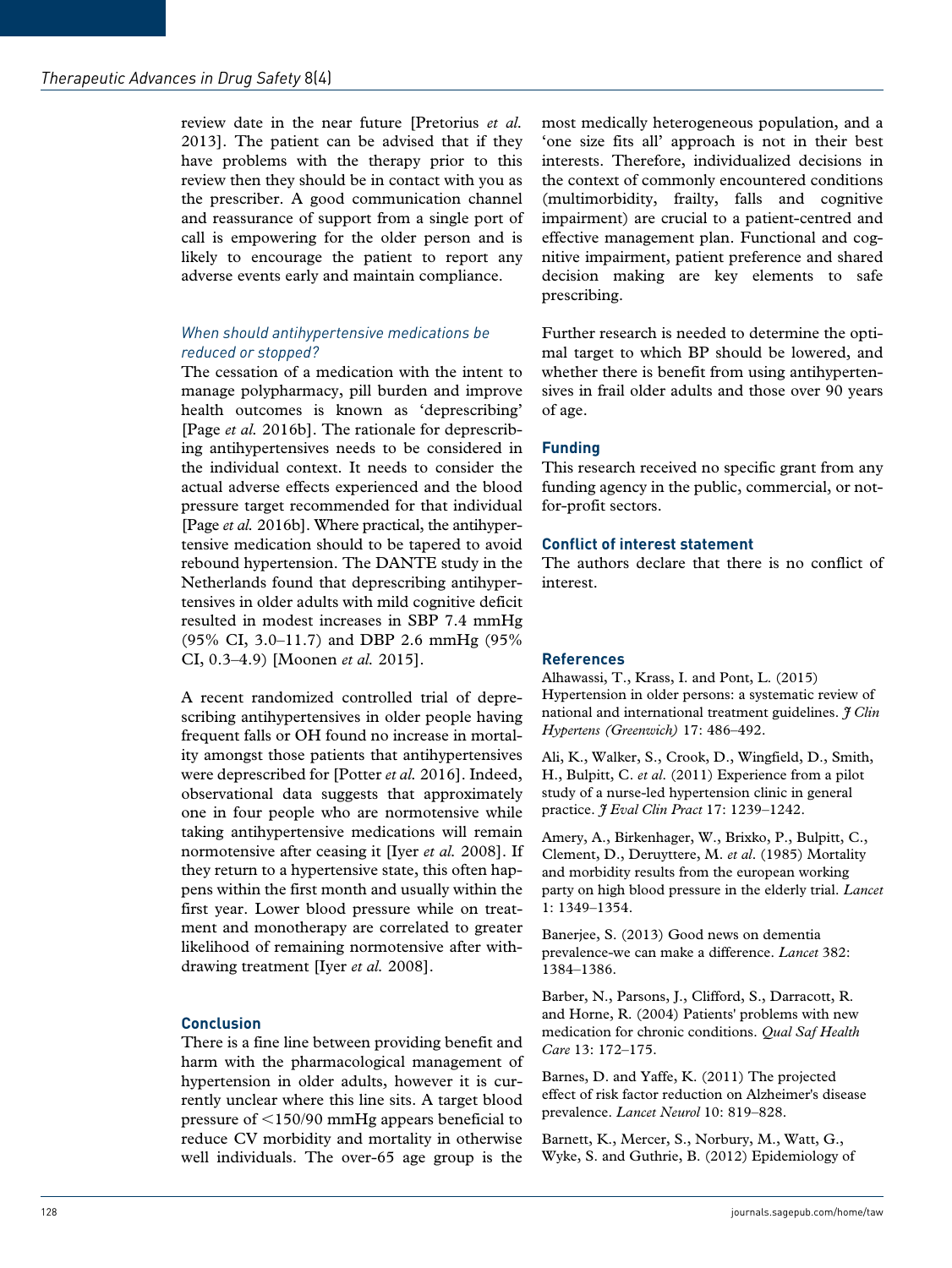multimorbidity and implications for health care, research, and medical education: a cross-sectional study. *Lancet* 380: 37–43.

Beckett, N., Peters, R., Fletcher, A., Staessen, J., Liu, L., Dumitrascu, D. *et al*. (2008) Treatment of hypertension in patients 80 years of age or older. *N Engl J Med* 358: 1887–1898.

Bejan-Angoulvant, T., Saadatian-Elahi, M., Wright, J., Schron, E., Lindholm, L., Fagard, R. *et al*. (2010) Treatment of hypertension in patients 80 years and older: the lower the better? A meta-analysis of randomized controlled trials. *J Hypertens* 28: 1366– 1372.

Belfrage, B., Koldestam, A., Sjoberg, C. and Wallerstedt, S. (2015) Number of drugs in the medication list as an indicator of prescribing quality: a validation study of polypharmacy indicators in older hip fracture patients. *Eur J Clin Pharmacol* 71: 363–368.

Benetos, A., Bulpitt, C., Petrovic, M., Ungar, A., Agabiti Rosei, E., Cherubini, A. *et al*. (2016) An expert opinion from the european society of hypertension–European union geriatric medicine society working group on the management of hypertension in very old, frail subjects. *Hypertension* 67: 820–825.

Benetos, A., Labat, C., Rossignol, P., Fay, R., Rolland, Y., Valbusa, F. *et al*. (2015a) Treatment with multiple blood pressure medications, achieved blood pressure, and mortality in older nursing home residents: the PARTAGE study. *JAMA Intern Med* 175: 989–995.

Benetos, A., Rossignol, P., Cherubini, A., Joly, L., Grodzicki, T., Rajkumar, C. *et al*. (2015b) Polypharmacy in the aging patient: management of hypertension in octogenarians. *JAMA* 314: 170– 180.

Berkman, N., Sheridan, S., Donahue, K., Halpern, D. and Crotty, K. (2011) Low health literacy and health outcomes: an updated systematic review. *Ann Intern Med* 155: 97–107.

Buckinx, F., Rolland, Y., Reginster, J., Ricour, C., Petermans, J. and Bruyere, O. (2015) Burden of frailty in the elderly population: perspectives for a public health challenge. *Arch Public Health* 73: 19.

Bulpitt, C., Rajkumar, C. and Beckett, N. (1999) *Hypertension and the Elderly: Clinician's Manual*. London, UK: Science Press, pp. 1005–1015.

Butt, D., Mamdani, M., Austin, P., Tu, K., Gomes, T. and Glazier, R. (2012) The risk of hip fracture after initiating antihypertensive drugs in the elderly. *Arch Intern Med* 172: 1739–1744.

Charlesworth, C., Peralta, C. and Odden, M. (2016) Functional status and antihypertensive therapy in

older adults: a new perspective on old data. *Am J Hypertens* 29: 690–695.

Chowdhury, E., Owen, A., Krum, H., Wing, L., Ryan, P., Nelson, M. *et al*. (2013) Barriers to achieving blood pressure treatment targets in elderly hypertensive individuals. *J Hum Hypertens* 27: 545–551.

Clark, C., Smith, L., Taylor, R. and Campbell, J. (2010) Nurse led interventions to improve control of blood pressure in people with hypertension: systematic review and meta-analysis. *BMJ* 341: c3995.

Coulter, A. and Collins, A. (2011) *Making Shared Decision-Making a Reality*. London, UK: King's Fund.

Coulter, A., Roberts, S. and Dixon, A. (2013) *Delivering Better Services for People with Long-Term Conditions: Building the House of Care*. London, UK: King's Fund.

Dahlöf, B., Hansson, L., Lindholm, L., Scherstén, B., Ekbom, T. and Wester, P. (1991) Morbidity and mortality in the swedish trial in old patients with hypertension (STOP-Hypertension). *Lancet* 338: 1281–1285.

Deckers, K., van Boxtel, M., Schiepers, O., de Vugt, M., Munoz-Sanchez, J., Anstey, K. *et al*. (2015) Target risk factors for dementia prevention: a systematic review and Delphi consensus study on the evidence from observational studies. *Int J Geriatr Psychiatry* 30: 234–246.

Elwyn, G., Dehlendorf, C., Epstein, R., Marrin, K., White, J. and Frosch, D. (2014) Shared decision making and motivational interviewing: achieving patient-centered care across the spectrum of health care problems. *Ann Fam Med* 12: 270–275.

Ettehad, D., Emdin, C., Kiran, A., Anderson, S., Callender, T., Emberson, J. *et al*. (2016) Blood pressure lowering for prevention of cardiovascular disease and death: a systematic review and metaanalysis. *Lancet* 387: 957–967.

Fortin, M., Bravo, G., Hudon, C., Vanasse, A. and Lapointe, L. (2005) Prevalence of multimorbidity among adults seen in family practice. *Ann Fam Med* 3: 223–228.

Gangavati, A., Hajjar, I., Quach, L., Jones, R., Kiely, D., Gagnon, P. *et al*. (2011) Hypertension, orthostatic hypotension, and the risk of falls in a community-dwelling elderly population: the maintenance of balance, independent living, intellect, and zest in the elderly of boston study. *J Am Geriatr Soc* 59: 383–389.

Gnjidic, D., Hilmer, S., Blyth, F., Naganathan, V., Cumming, R., Handelsman, D. *et al*. (2012) Highrisk prescribing and incidence of frailty among older community-dwelling men. *Clin Pharmacol Ther* 91: 521–528.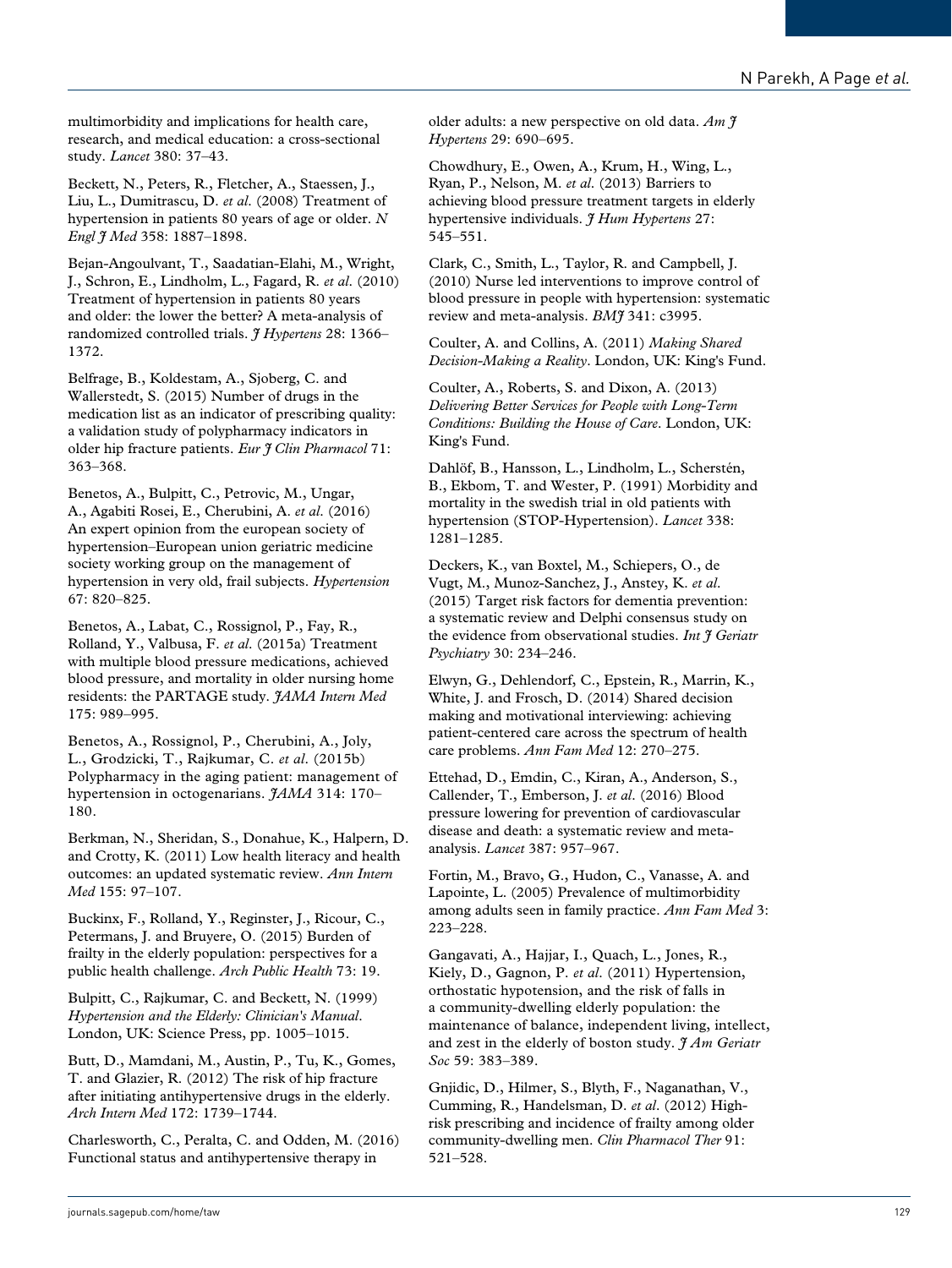Griffey, R., Shin, N., Jones, S., Aginam, N., Gross, M., Kinsella, Y. *et al*. (2015) The impact of teachback on comprehension of discharge instructions and satisfaction among emergency patients with limited health literacy: a randomized, controlled study. *J Commun Healthc* 8: 10–21.

Hameed, M., Dasgupta, I. and Gill, P. (2016) Poor adherence to antihypertensive drugs. *BMJ* 354: i3268.

Holmes, H., Min, L., Yee, M., Varadhan, R., Basran, J., Dale, W. *et al*. (2013) Rationalizing prescribing for older patients with multimorbidity: considering time to benefit. *Drugs Aging* 30: 655–666.

Hughes, T. and Sink, K. (2016) Hypertension and its role in cognitive function: current evidence and challenges for the future. *Am J Hypertens* 29: 149–157.

Iyer, S., Naganathan, V., Mclachlan, A. and Le Conteur, D. (2008) Medication withdrawal trials in people aged 65 years and older: a systematic review. *Drugs Aging* 25: 1021–1031.

James, P., Oparil, S., Carter, B., Cushman, W., Dennison-Himmelfarb, C., Handler, J. *et al*. (2014) Evidence-based guideline for the management of high blood pressure in adults: report from the panel members appointed to the eighth Joint National Committee (JNC 8). *JAMA* 311: 507–520.

Jarari, N., Rao, N., Peela, J., Ellafi, K., Shakila, S., Said, A. *et al*. (2015) A review on prescribing patterns of antihypertensive drugs. *Clin Hypertens* 22: 7.

Jones, D. and Hall, J. (2004) Seventh report of the Joint National Committee on prevention, detection, evaluation, and treatment of high blood pressure and evidence from new hypertension trials. *Hypertension* 43: 1–3.

Kamaruzzaman, S., Watt, H., Carson, C. and Ebrahim, S. (2010) The association between orthostatic hypotension and medication use in the british women's heart and health study. *Age Ageing* 39: 51–56.

Kennelly, S., Lawlor, B. and Kenny, R. (2009) Blood pressure and dementia - a comprehensive review. *Ther Adv Neurol Disord* 2: 241–260.

Kuijpers, M., Van Marum, R., Egberts, A., Jansen, P. and Grp, O. (2008) Relationship between polypharmacy and underprescribing. *Br J Clin Pharmacol* 65: 130–133.

Law, M., Morris, J. and Wald, N. (2009) Use of blood pressure lowering drugs in the prevention of cardiovascular disease: meta-analysis of 147 randomised trials in the context of expectations from prospective epidemiological studies. *BMJ* 338: b1665.

Leipzig, R., Cumming, R. and Tinetti, M. (1999) Drugs and falls in older people: a systematic review

and meta-analysis: II. Cardiac and analgesic drugs.  $\tilde{\tau}$ *Am Geriatr Soc* 47: 40–50.

Lindholm, L., Carlberg, B. and Samuelsson, O. (2005) Should beta blockers remain first choice in the treatment of primary hypertension? a meta-analysis. *Lancet* 366: 1545–1553.

Mancia, G., Fagard, R., Narkiewicz, K., Redón, J., Zanchetti, A., Böhm, M. *et al*. (2013) ESH/ ESC Guidelines for the management of arterial hypertension: the task force for the management of arterial hypertension of the European Society of Hypertension (ESH) and of the European Society of Cardiology (ESC). *J Hypertens* 31: 1281–1357.

Mancia, G. and Grassi, G. (2014) Aggressive blood pressure lowering is dangerous: the J-curve: pro side of the argument. *Hypertension* 63: 29–36.

Mazzaglia, G., Ambrosioni, E., Alacqua, M., Filippi, A., Sessa, E., Immordino, V. *et al*. (2009) Adherence to antihypertensive medications and cardiovascular morbidity among newly diagnosed hypertensive patients. *Circulation* 120: 1598–1605.

McGuinness, B., Todd, S., Passmore, P. and Bullock, R. (2009) Blood pressure lowering in patients without prior cerebrovascular disease for prevention of cognitive impairment and dementia. *Cochrane Database Syst Rev* 4: CD004034.

Medical Research Council Working Party (1992) Medical Research Council trial of treatment of hypertension in older adults: principal results. MRC working party. *BMJ* 304: 405–412.

Moonen, J., Foster-Dingley, J., Ce Ruijter, W., Van Der Grond, J., Bertens, A., Van Buchem, M. *et al*. (2015) Effect of discontinuation of antihypertensive treatment in elderly people on cognitive functioningthe dante study leiden: a randomized clinical trial. *JAMA Intern Med* 175: 1622–1630.

Mukete, B. and Ferdinand, K. (2016) Polypharmacy in older adults with hypertension: a comprehensive review. *J Clin Hypertens* 18: 10–18.

Musini, V., Tejani, A., Bassett, K. and Wright, J. (2009) Pharmacotherapy for hypertension in the elderly. *Cochrane Database Syst Rev*, CD000028.

National Institute for Health and Clinical Excellence (2011) *Hypertension in Adults: Diagnosis and Management*. NICE guideline (CG127). Available at: <https://www.nice.org.uk/guidance/cg127>

Notenboom, K., Beers, E., Van Diana, A., Egberts, C., Leufkens, G., Jansen, A. *et al*. (2014) Practical problems with medication use that older people experience: a qualitative study. *J Am Geriatr Soc* 62: 2339–2339.

Odden, M., Beilby, P. and Peralta, C. (2015) Blood pressure in older adults: the importance of frailty. *Curr Hypertens Rep* 17: 55.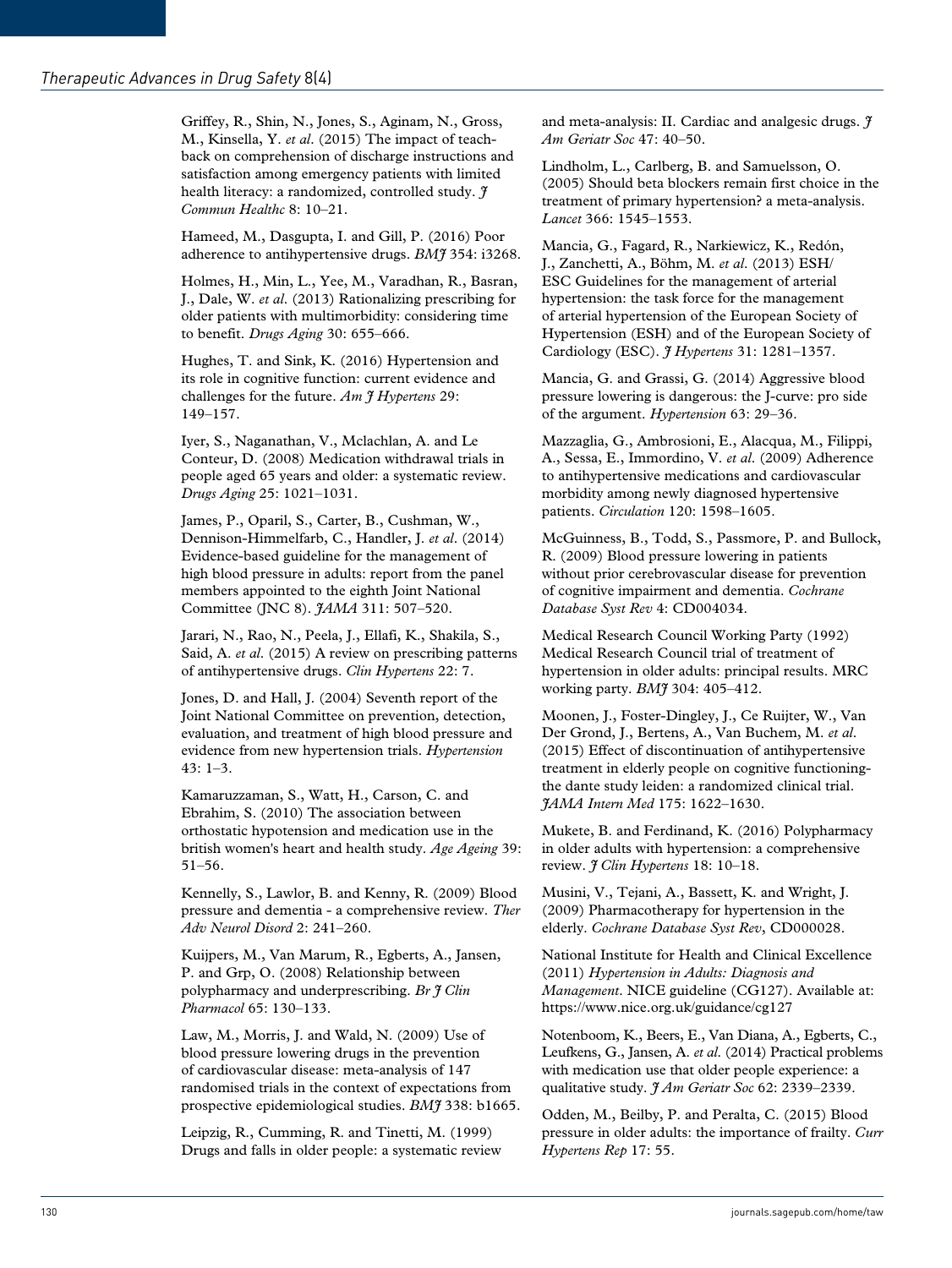Ogliari, G., Westendorp, R., Muller, M., Mari, D., Torresani, E., Felicetta, I. *et al*. (2015) Blood pressure and 10-year mortality risk in the milan geriatrics  $75+$ cohort study: role of functional and cognitive status. *Age Ageing* 44: 932–937.

Onder, G., Landi, F., Fusco, D., Corsonello, A., Tosato, M., Battaglia, M. *et al*. (2014) Recommendations to prescribe in complex older adults: results of the criteria to assess appropriate medication use among elderly complex patients (CRIME) project. *Drugs Aging* 31: 33–45.

Page, A., Clifford, R., Potter, K., Schwartz, D. and Etherton-Beer, C. (2016a) The feasibility and the effect of deprescribing in older adults on mortality and health: a systematic review. *Br J Clin Pharmacol* 82: 583–623.

Page, A., Potter, K., Clifford, R. and Etherton-Beer, C. (2016b) Deprescribing in older people. *Maturitas* 91: 115–134.

Paulino, E., Bouvy, M., Gastelurrutia, M., Guerreiro, M. and Buurma, H. and ESCP-SIR Rejkjavik Community Pharmacy Research Group. (2004) Drug related problems identified by european community pharmacists in patients discharged from hospital. *Pharm World Sci* 26: 353–360.

Peters, R., Beckett, N., Burch, L., De Vernejoul, M., Liu, L., Duggan, J. *et al*. (2010) The effect of treatment based on a diuretic (indapamide) +/– ACE inhibitor (perindopril) on fractures in the hypertension in the very elderly trial (HYVET). *Age Ageing* 39: 609–616.

Potter, K., Flicker, L., Page, A. and Etherton-Beer, C. (2016) Deprescribing in frail older people: a randomised controlled trial. *PLoS One* 11: e0149984.

Poudel, A., Hubbard, R., Nissen, L. and Mitchell, C. (2013) Frailty: a key indicator to minimize inappropriate medication in older people. *QJM* 106: 969–975.

Pretorius, W., Gataric, G., Swedlund, K. and Miller, R. (2013) Reducing the risk of adverse drug events in older adults. *Am Fam Physician* 87: 331–331.

Rajkumar, C. and Bulpitt, C. (2000) *Oxford Textbook of Geriatric Medicine*, 2nd edition. UK: Oxford University Press, pp. 359–367.

Rubenstein, L. (2006) Falls in older people: epidemiology, risk factors and strategies for prevention. *Age Ageing* 35(Suppl. 2): ii37–ii41.

Rubenstein, L., Robbins, A., Josephson, K., Schulman, B. and Osterweil, D. (1990) The value of assessing falls in an elderly population: a randomized clinical trial. *Ann Intern Med* 113: 308–316.

Ruths, S., Bakken, M., Ranhoff, A., Hunskaar, S., Engesaeter, L. and Engeland, A. (2015) Risk of hip fracture among older people using antihypertensive drugs: a nationwide cohort study. *BMC Geriatr* 15: 153.

Ryan, R. and Hill, S. (2016) Making rational choices about how best to support consumers use of medicines: a perspective review. *Ther Adv Drug Saf* 7: 159–164.

Saez, T., Suarez, C., Sierra, M., Llamas, C., Jimenez, R., Vega, S. *et al*. (2000) Orthostatic hypotension in the aged and its association with antihypertensive treatment. *Med Clin (Barc)* 114: 525–529.

Schmader, K., Hanlon, J., Pieper, C., Sloane, R., Ruby, C., Twersky, J. *et al*. (2004) Effects of geriatric evaluation and management on adverse drug reactions and suboptimal prescribing in the frail elderly. *Am J Med* 116: 394–401.

Scott, I., Hilmer, S., Reeve, E., Potter, K., Couteur, D., Rigby, D. *et al*. (2015) Reducing inappropriate polypharmacy the process of deprescribing. *JAMA Intern Med* 175: 827–834.

SHEP Cooperative Research Group. (1991) Prevention of stroke by antihypertensive drug treatment in older persons with isolated systolic hypertension. Final results of the Systolic hypertension in the elderly program (SHEP). SHEP cooperative research group. *JAMA* 265: 3255–3264.

Shimbo, D., Barrett Bowling, C., Levitan, E., Deng, L., Sim, J., Huang, L. *et al*. (2016) Short-term risk of serious fall injuries in older adults initiating and intensifying treatment with antihypertensive medication. *Circ Cardiovasc Qual Outcomes* 9: 222–229.

Staessen, J., Fagard, R., Thijs, L., Celis, H., Arabidze, G., Birkenhäger, W. *et al*. (1997) Randomised doubleblind comparison of placebo and active treatment for older patients with isolated systolic hypertension. *Lancet* 350: 757–764.

Steinman, M. and Hanlon, J. (2010) Managing medications in clinically complex elders: 'there's got to be a happy medium'. *JAMA* 304: 1592–1601.

Sudore, R. and Schillinger, D. (2009) Interventions to improve care for patients with limited health literacy. *J Clin Outcomes Manag* 16: 20–29.

Sundstrom, J., Arima, H., Woodward, M., Jackson, R., Karmali, K., Lloyd-Jones, D. *et al*. (2014) Blood pressure-lowering treatment based on cardiovascular risk: a meta-analysis of individual patient data. *Lancet* 384: 591–598.

Tedla, Y. and Bautista, L. (2016) Drug side effect symptoms and adherence to antihypertensive medication. *Am J Hypertens* 29: 772–779.

Thomopoulos, C., Parati, G. and Zanchetti, A. (2014) Effects of blood pressure lowering on outcome